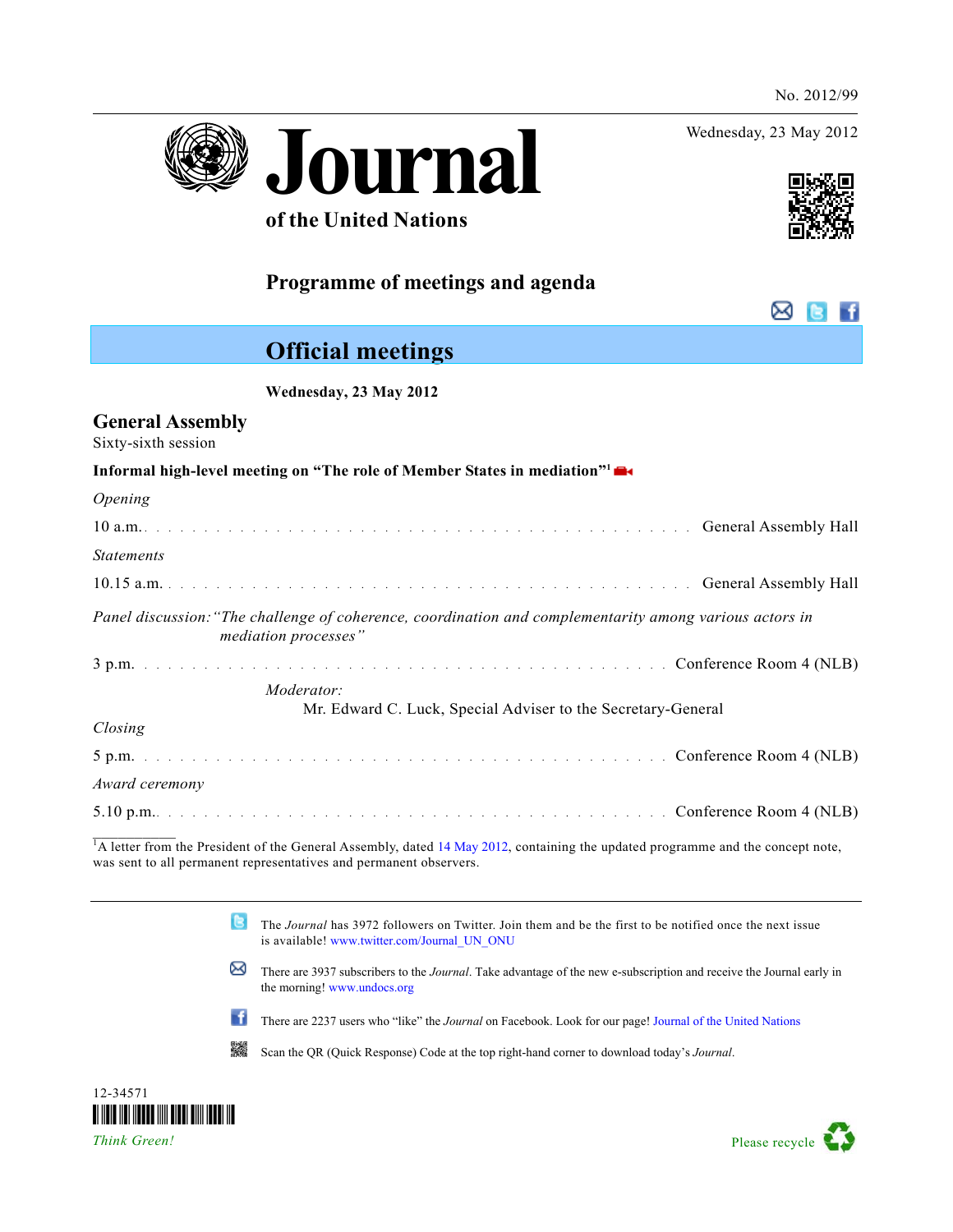## **General Assembly**

Sixty-sixth session

 The General Assembly will hold a plenary meeting on Tuesday, 29 May 2012, at 10 a.m. in the General Assembly Hall, for the consideration of the report of the Secretary-General [\(A/66/770\)](http://undocs.org/A/66/770) and the draft resolution [\(A/66/L.45](http://undocs.org/A/66/L.45)) under agenda item 130 (Interaction between the United Nations, national parliaments and the Inter-Parliamentary Union).

### **General Assembly**

Sixty-sixth session

 The General Assembly will hold a plenary meeting on Friday, 8 June 2012, at 10 a.m. in the General Assembly Hall, to elect the President of the General Assembly at its sixty-seventh session (agenda item 4). Immediately following the plenary meeting, the Main Committees will hold their consecutive meetings for the purpose of electing their Chairs at the sixty-seventh session (agenda item 5) and their respective Bureaux. Immediately following the meetings of the Main Committees, the General Assembly will hold another plenary meeting to elect the Vice-Presidents at its sixty-seventh session (agenda item 6). The Chairs of regional groups who have not yet communicated their nominations are requested to do so, *as soon as possible*, in order to facilitate the scheduled elections in a timely manner. Communications may be sent by e-mail  $(\text{muturi@un.org})$  or sent by fax (1 (212) 963-3783). Telephone inquiries may be addressed to the focal point, Ms. Mary Muturi (tel. 1 (212) 963-2337).

#### **United Nations Conference on Sustainable Development**  20–22 June 2012, Rio de Janeiro (Brazil)

### *Round tables*

 All delegations (all States Members of the United Nations, the Holy See, in its capacity as observer State, Palestine, in its capacity as observer, and the European Union, in its capacity as observer) wishing to participate in the round tables, in accordance with General Assembly resolution 66/197 ([A/RES/66/197\)](http://undocs.org/A/RES/66/197), are kindly requested to contact the Secretariat, *in writing*, by e-mail (Mr. Dino Del-Vasto (del-vasto @un.org)) or by fax (1 (212) 963-5305), indicating the name and level of the participant and the preferred round table.

 Inscription, maintained in accordance with the level of representation and on a firstcome, first-served basis, is open. Statements in the round tables *should not exceed three minutes*. Any inquiry should be directed to Ms. Emer Herity (e-mail herity  $\omega$ un.org; tel. 1 (917) 367-5816).

 The deadline for inscription by United Nations system entities and other accredited intergovernmental organizations to the round tables has expired. For inquiries in this regard, please contact Ms. Federica Pietracci (e-mail pietracci $\alpha$ un.org; tel. 1 (212) 963-8497).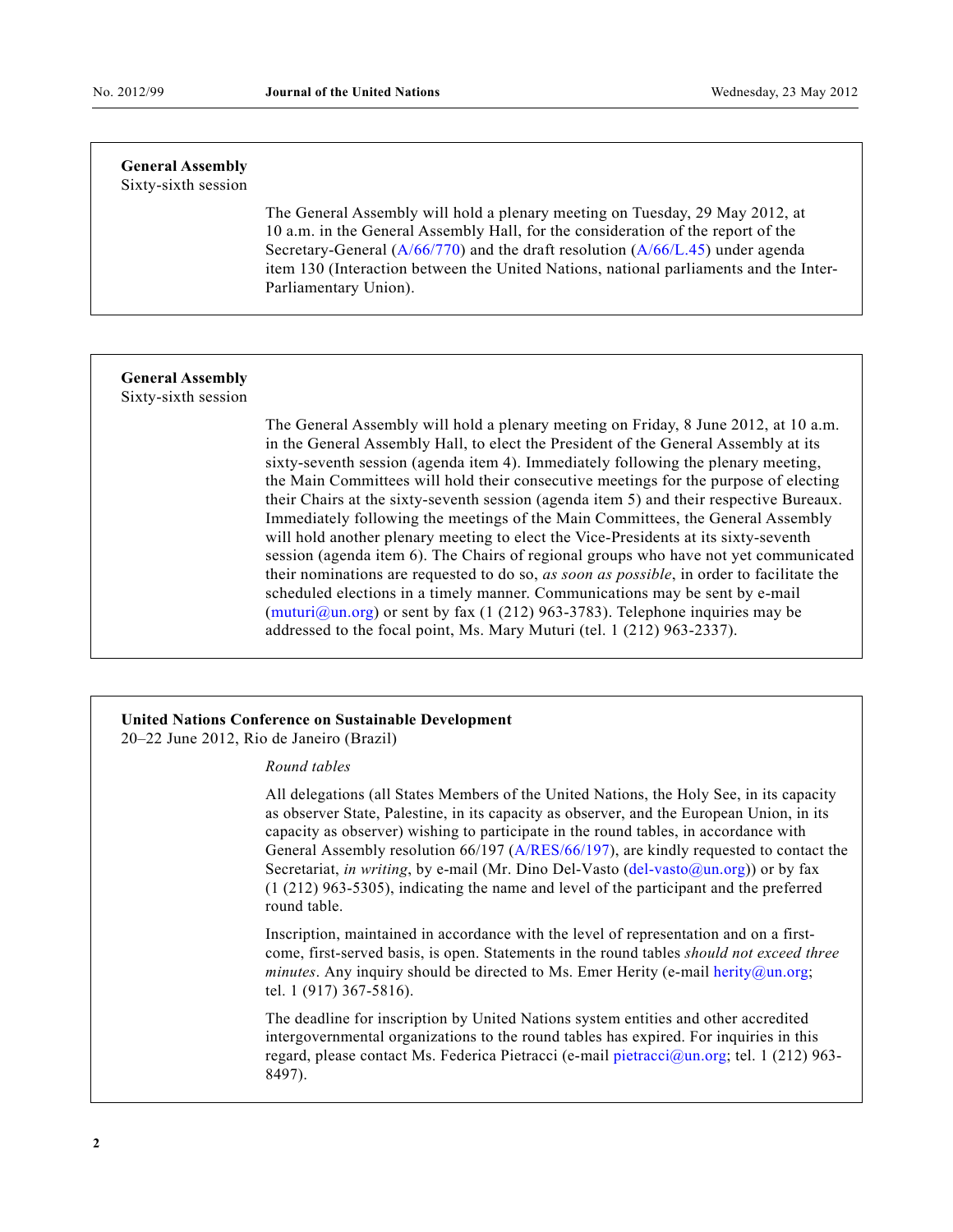#### **United Nations Conference on Sustainable Development**  20–22 June 2012, Rio de Janeiro (Brazil)

*Accreditation of national security personnel* 

 Permanent missions and permanent observer missions are invited to submit applications for national security personnel to the attention of the Department of Safety and Security in New York. Pre-accreditation will be accepted for processing by the Special Services Unit (c/o Captain William Ball (e-mail [uncsdsecurity@un.org](mailto:uncsdsecurity@un.org); tel. 1 (212) 963-7531; room L-0113Q; fax 1 (212) 963-1833)). Applications will be received until *Friday, 25 May 2012*. From Monday, 4 June 2012, onwards, all accreditation requests must be submitted to the United Nations Security and Safety Service at the Riocentro Convention Center (e-mail uncsdsecurity $(\partial_{\mu}un.org)$ ).

## **General Assembly**

Sixty-seventh session

 The sixty-seventh session will convene at United Nations Headquarters on Tuesday, 18 September 2012, at 3 p.m., and the general debate will open on Tuesday, 25 September. The high-level meeting on the rule of law at the national and international levels will be held on Monday, 24 September. The preliminary list of items to be included in the provisional agenda of the sixty-seventh regular session of the General Assembly is contained in document [A/67/50](http://undocs.org/A/67/50). A draft programme of work of the plenary will be issued in July.

### **Announcement for Member States on issuance of communications**

 Delegations requesting issuance of communications as documents of the General Assembly should ensure that they are addressed to the Secretary-General and signed by the Permanent Representative or Chargé d^affaires of the Permanent Mission to the United Nations. The communications should indicate the session of the General Assembly, and the number and title of the agenda item under which circulation is requested, using the agenda of the sixty-sixth session of the General Assembly contained in document [A/66/251.](http://undocs.org/A/66/251) Electronic versions in Microsoft Word should be sent to [gaab@un.org](mailto:gaab@un.org) or [dpu-dgacm@un.org](mailto:dpu-dgacm@un.org), so as to facilitate the processing of communications. If versions in any other United Nations official languages are available, they should be included with a clear indication of the original language and/or which language versions are to be used for reference only.

 Further information may be obtained by calling 1 (212) 963-2332 or 1 (917) 367-5895; or by e-mailing at  $\text{gaab}(\partial_\mu u \cdot \text{org} \cdot \text{or} \, d\mu \cdot \text{dgacm}(\partial_\mu u \cdot \text{org} \cdot \text{or} \, d\mu))$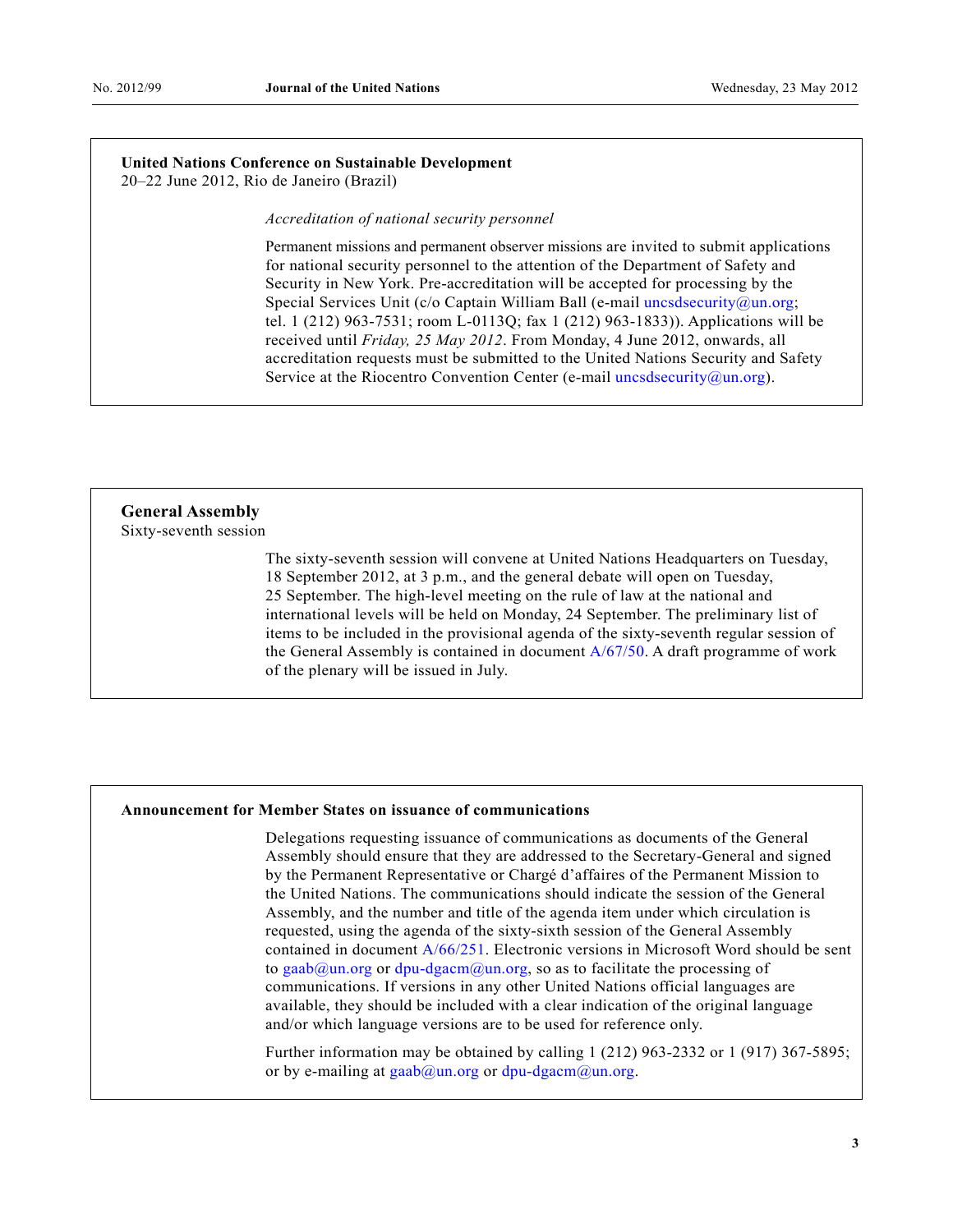### **General Assembly**

Sixty-sixth session

#### **Main Committees**

### **Fifth Committee**

Second part of the resumed session

| 10 a.m. $-1$ p.m. | Informal consultations (closed) entering content to conference Room 5 (NLB) |  |  |  |
|-------------------|-----------------------------------------------------------------------------|--|--|--|
|-------------------|-----------------------------------------------------------------------------|--|--|--|

Informal consultations on:

 *Agenda item 146* (Administrative and budgetary aspects of the financing of the United Nations peacekeeping operations: Cross cutting issues ([A/66/679,](http://undocs.org/A/66/679) [A/C.5/66/8,](http://undocs.org/A/C.5/66/8) [A/C.5/66/15,](http://undocs.org/A/C.5/66/15) [A/66/591,](http://undocs.org/A/66/591) [A/66/591/Add.1](http://undocs.org/A/66/591/Add.1), [A/66/699](http://undocs.org/A/66/699), [A/66/718](http://undocs.org/A/66/718), [A/66/286 \(Part II\)](http://undocs.org/A/66/286%20(Part%20II)) and [A/66/714](http://undocs.org/A/66/714))); and

 *Agenda item 164* (Financing of the African Union-United Nations Hybrid Operation in Darfur ([A/66/596](http://undocs.org/A/66/596), [A/66/695](http://undocs.org/A/66/695) and [A/66/718/Add.16](http://undocs.org/A/66/718/Add.16)))

### **General Assembly**

### **South-South cooperation for development**

### **High-level Committee on South-South Cooperation**  Seventeenth session

|  |                                                                                                                                                        | Review of progress made in implementing the Buenos Aires Plan of Action, the new<br>directions strategy for South-South cooperation and the Nairobi outcome document of<br>the High-level United Nations Conference on South-South Cooperation (SSC/17/1) [2] |  |  |
|--|--------------------------------------------------------------------------------------------------------------------------------------------------------|---------------------------------------------------------------------------------------------------------------------------------------------------------------------------------------------------------------------------------------------------------------|--|--|
|  | Actions arising from previous sessions of the High-level Committee on South-South<br>Cooperation, notably at its sixteenth session in 2010 (SSC/17/3). |                                                                                                                                                                                                                                                               |  |  |
|  |                                                                                                                                                        | Consideration of reports of the Administrator of the United Nations Development                                                                                                                                                                               |  |  |
|  | (a)                                                                                                                                                    | Implementation by the organizations of the United Nations development system of<br>the Guidelines for the Review of Policies and Procedures concerning Technical<br>Cooperation among Developing Countries                                                    |  |  |
|  | (b)                                                                                                                                                    | Organizational, administrative and financial arrangements of the United Nations<br>Development Programme in support of South-South cooperation                                                                                                                |  |  |
|  |                                                                                                                                                        | Conclusion of general discussion                                                                                                                                                                                                                              |  |  |
|  |                                                                                                                                                        |                                                                                                                                                                                                                                                               |  |  |
|  |                                                                                                                                                        | Thematic discussion on the theme "Promoting socio-economic transformation through<br>infrastructure development, employment creation, social cohesion and the transfer of<br>$\lceil 5 \rceil$                                                                |  |  |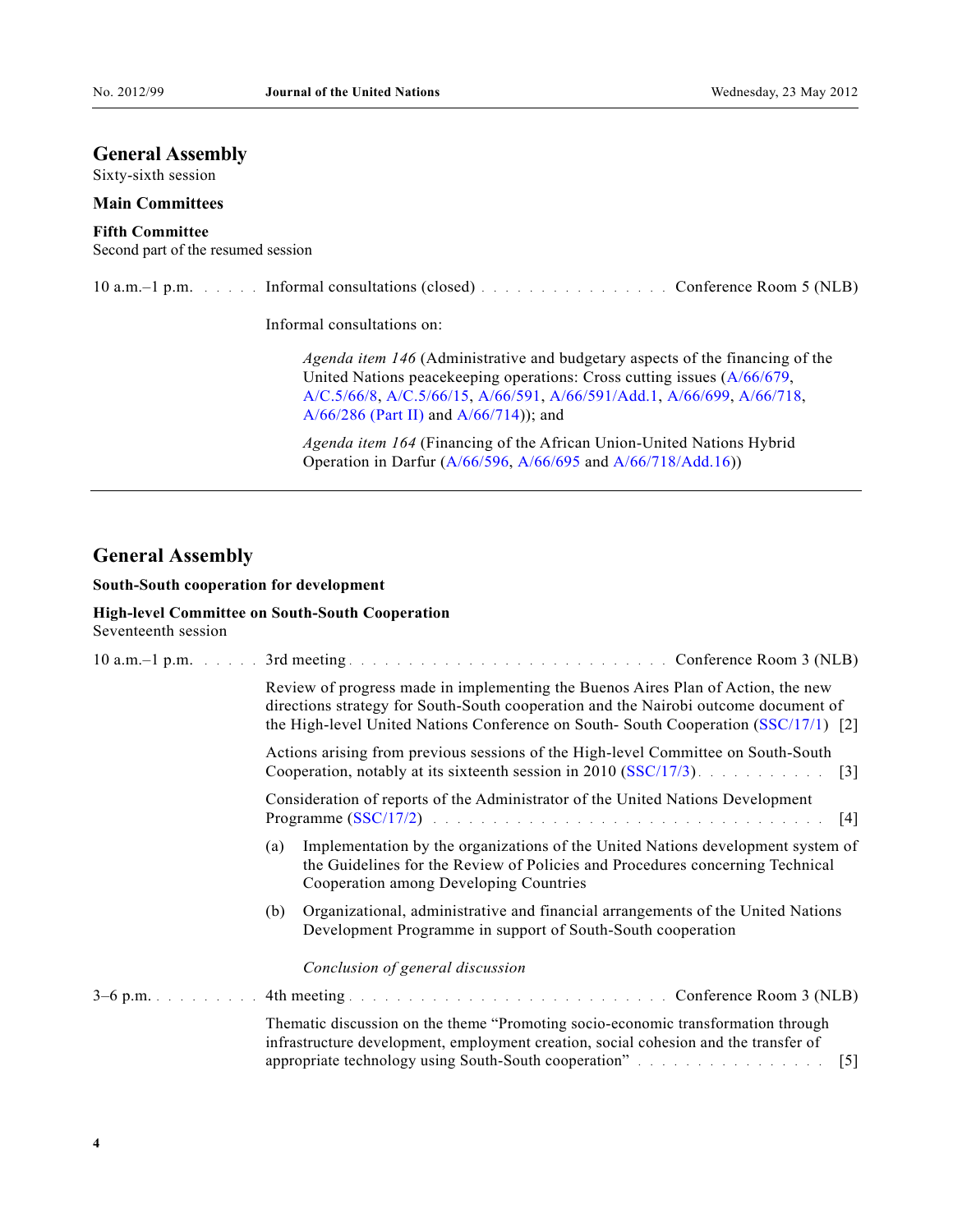### **Advisory Committee on Administrative and Budgetary Questions**

| 10 a.m. -1 p.m. (10 km). Closed meeting enters and continuous conference Room 10 (NLB) |  |
|----------------------------------------------------------------------------------------|--|
| Executive meeting                                                                      |  |

#### **United Nations Commission on International Trade Law**

#### **Working Group III (Online Dispute Resolution)**

Twenty-fifth session

| 10 a.m. -1 p.m. Closed meeting enters and contact the Conference Room 2 (NLB) |  |
|-------------------------------------------------------------------------------|--|
|                                                                               |  |

## **Economic and Social Council**

#### **Committee on Non-Governmental Organizations**

2012 resumed session

| New applications for consultative status and new requests for reclassification<br>(E/C.2/2012/R.2/Add.19, E/C.2/2012/R.2/Add.20, E/C.2/2012/R.2/Add.21,<br>E/C.2/2012/R.2/Add.22, E/C.2/2012/R.2/Add.23, E/C.2/2012/R.2/Add.24, |         |
|---------------------------------------------------------------------------------------------------------------------------------------------------------------------------------------------------------------------------------|---------|
| E/C.2/2012/R.2/Add.25, E/C.2/2012/R.2/Add.26, E/C.2/2012/R.2/Add.27,<br>E/C.2/2012/R.2/Add.28, E/C.2/2012/R.2/Add.29, E/C.2/2012/R.2/Add.30 and                                                                                 |         |
|                                                                                                                                                                                                                                 | [3 (b)] |
| Applications for consultative status and requests for reclassification deferred from                                                                                                                                            |         |
| previous sessions of the Committee $(E/C.2/2012/CRP.5$ and $E/C.2/2012/CRP.7)$ [3 (a)]                                                                                                                                          |         |
|                                                                                                                                                                                                                                 |         |
| Applications for consultative status and requests for reclassification deferred from<br>previous sessions of the Committee ( $E/C.2/2012/CRP.5$ and $E/C.2/2012/CRP.7$ ) [3 (a)]                                                |         |

 [Background information on the Committee, its procedures, forms and documentation is available at <[www.un.org/esa/coordination/ngo>](http://www.un.org/esa/coordination/ngo). Members of the Committee are strongly encouraged to use the online paperless committee system <<http://csonet.org/ngocommittee>>, where detailed information about upcoming applications can be found, as well as applications from previous sessions. Members may also wish to take advantage of the PaperSmart e-services offered by the Department for General Assembly and Conference Management (DGACM). Delegations and participants attending the session are encouraged to carry their mobile devices, including tablets. For further information, please contact the ISPS Secretariat (e-mail [papersmart@un.org](mailto:papersmart@un.org); tel. 1 (917) 367-2025).]

 $\frac{1}{2}$ 

<sup>1</sup> Restricted documents of the Committee.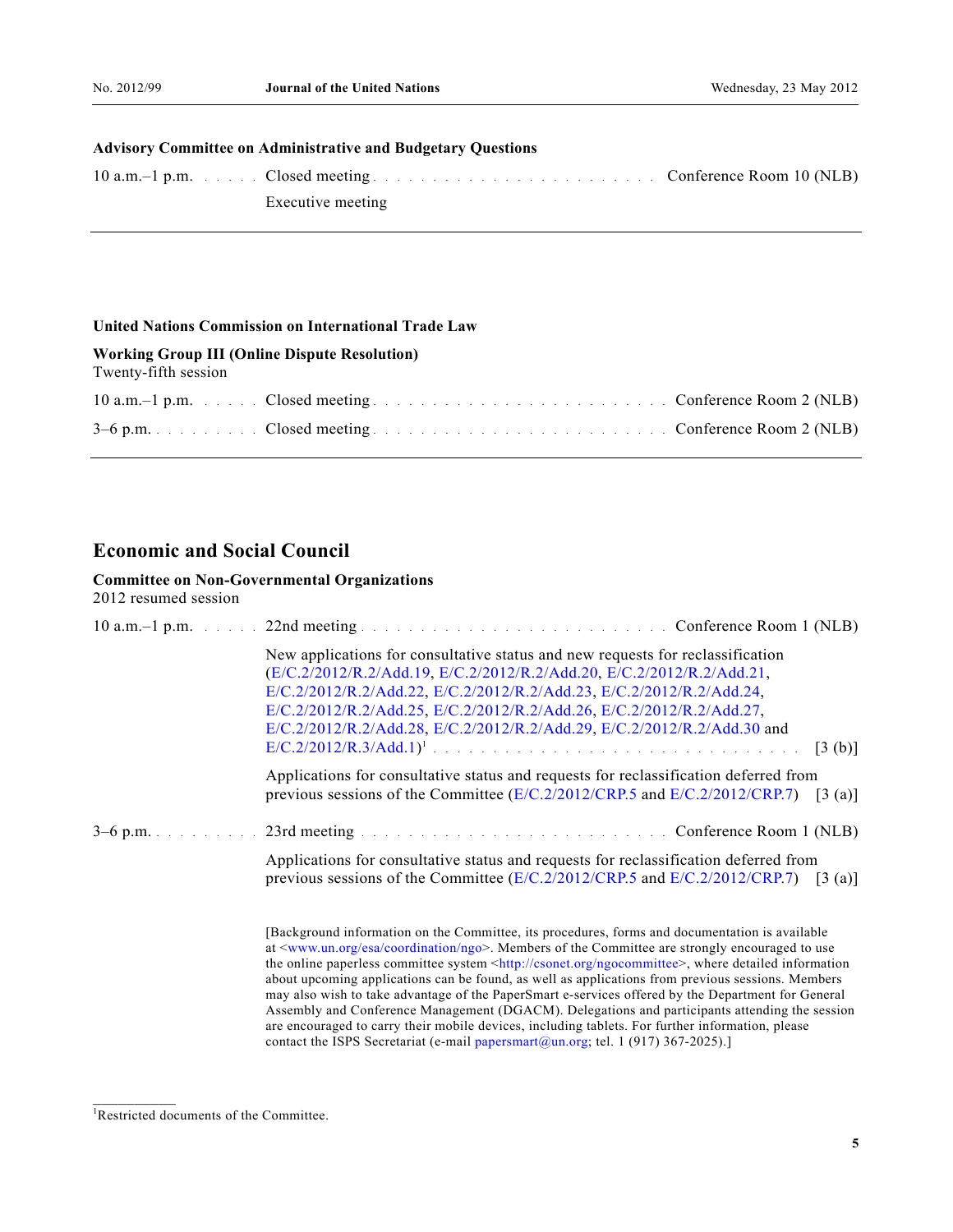## **General Assembly**

**United Nations Entity for Gender Equality and the Empowerment of Women (UN-Women)** 

**Executive Board**  Informal consultations

> There will be informal consultations of the Executive Board of UN-Women, as follows: *today*, 23 May 2012, from 3 to 6 p.m. in Conference Room C (NLB), on the draft decision on the regional architecture review; and *tomorrow*, 24 May, from 3 to 6 p.m., in the 19th Floor Conference Room, UN-Women headquarters (220 East 42nd Street), on the draft decision related to the report on the progress made on the Strategic Plan 2011-2013.

### **Other meetings**

 *The information below is reproduced as received and does not imply any opinion or endorsement by the Secretariat of the United Nations. The meetings under this header are closed.* 

#### **Wednesday, 23 May 2012**

| Group of 77 (on the High-level Committee on South-South Cooperation)                                                                        |
|---------------------------------------------------------------------------------------------------------------------------------------------|
|                                                                                                                                             |
| Group of 77 (on the draft resolution on the causes of conflict and the promotion of durable peace and<br>sustainable development in Africa) |
| 1.15–2.30 p.m. Closed meeting enters and contact the conference Room 4 (NLB)                                                                |
| Group of 77 (on Fifth Committee matters)                                                                                                    |
| ,我们也不会有什么。""我们的人,我们也不会有什么?""我们的人,我们也不会有什么?""我们的人,我们也不会有什么?""我们的人,我们也不会有什么?""我们的人                                                            |
| <b>OIC Group (Sixth Committee experts)</b>                                                                                                  |
|                                                                                                                                             |
| Arab Group (at the ambassadorial level)                                                                                                     |
| 11 a.m. -1 p.m. Closed meeting Economic and Social Council Chamber (NLB)                                                                    |
| Association of Southeast Asian Nations (ASEAN) (meeting of the New York Committee)                                                          |

11 a.m.e1 p.m. ..... Closed meeting ......................... Conference Room 7 (NLB)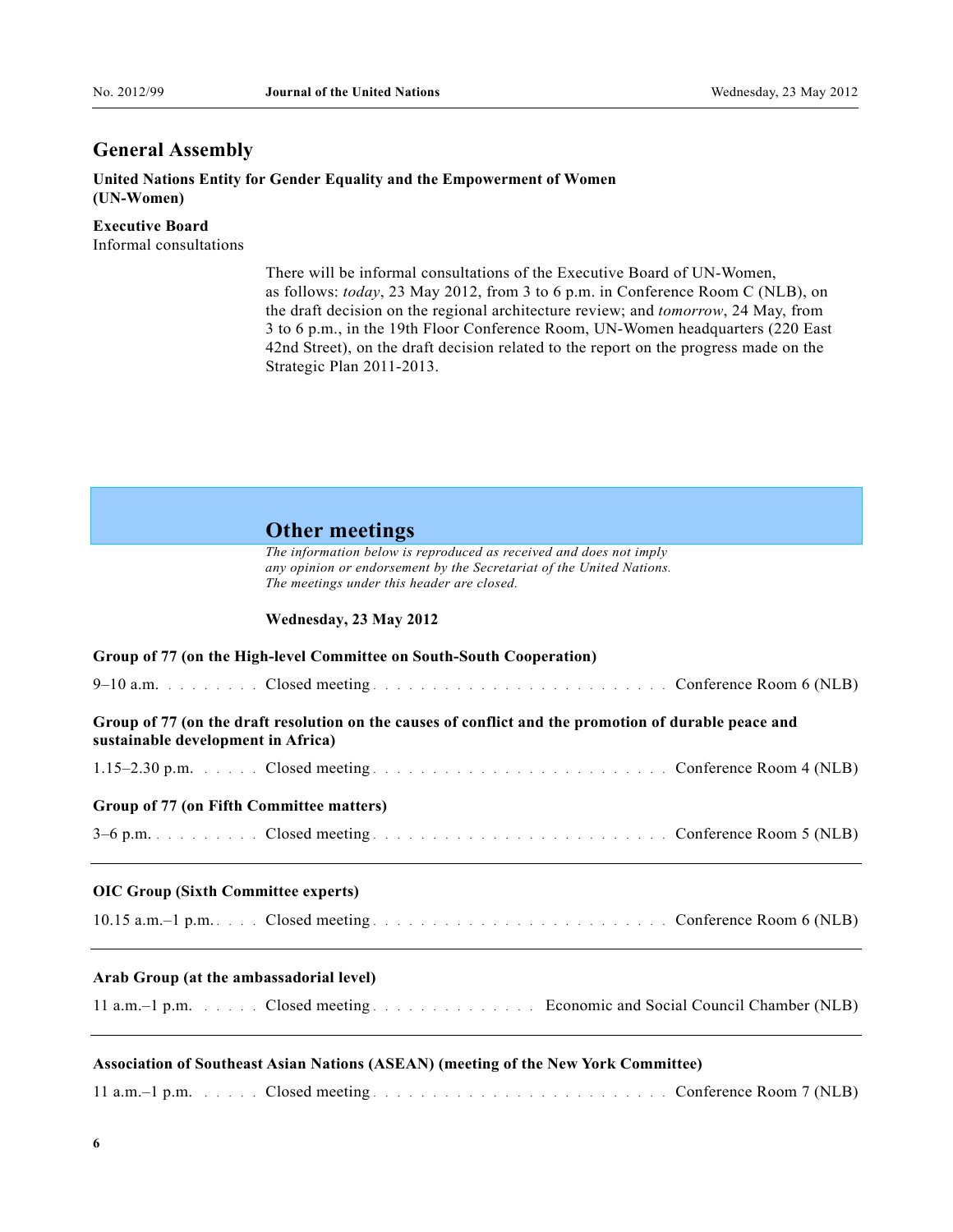#### **African Group (Fifth Committee experts)**

|  | $1.15-2.30$ p.m. Closed meeting expansion is a set of the set of the set of the set of the set of the set of the set of the set of the set of the set of the set of the set of the set of the set of the set of the set of th | Conference Room B (NLB) |  |
|--|-------------------------------------------------------------------------------------------------------------------------------------------------------------------------------------------------------------------------------|-------------------------|--|
|--|-------------------------------------------------------------------------------------------------------------------------------------------------------------------------------------------------------------------------------|-------------------------|--|

### **Other activities**

 *The information below is reproduced as received and does not imply any opinion or endorsement by the Secretariat of the United Nations.* 

 **Wednesday, 23 May 2012** 

### **Friends of the International Criminal Court (meeting with President of the Assembly of States Parties to the Rome Statute) (organized by the Permanent Mission of New Zealand)**

From 3 to 6 p.m. in Conference Room B (NLB).

 [All are invited to attend. For further information, please contact Ms. Alice Revell, Permanent Mission of New Zealand (e-mail [alice.revell@mfat.govt.nz](mailto:alice.revell@mfat.govt.nz); tel. 1 (212) 317- 3095).]

### **Press conferences**

 *The schedule below is tentative; up-to-date information can be obtained at <[www.un.org/News/ossg/conf.shtml](http://www.un.org/News/ossg/conf.shtml)>.* 

#### **Wednesday, 23 May 2012**

*Stakeout – East Foyer of the General Assembly Building*

11.15 a.m.<sup>1</sup>....... H.E. Mr. Giulio Terzi de Sant'Agata, Minister for Foreign Affairs of Italy

*Dag Hammarskjöld Library Auditorium*

12 noon ......... Press briefing by the Spokesperson

1.30 p.m.......... H.E. Mr. John Ashe (Antigua and Barbuda), President of the High-level Committee on South-South Cooperation; Ms. Amina Mohamed, Deputy Executive Director, UNEP; Ms. Tomoko Nishimoto, Director of the Division of Regional Cooperation, UNEP; and Mr. Yiping Zhou, Director of the Special Unit for South-South Cooperation, UNDP (to launch the South-South Cooperation Exchange Mechanism, a UNEP online initiative)

*Second floor stakeout (NLB[\)](http://www.un.org/webcast/)* 

12.30 p.m. ........ H.E. Mr. Gonzalo de Benito, State Secretary for Foreign Affairs of Spain

 $\overline{A$ pproximately.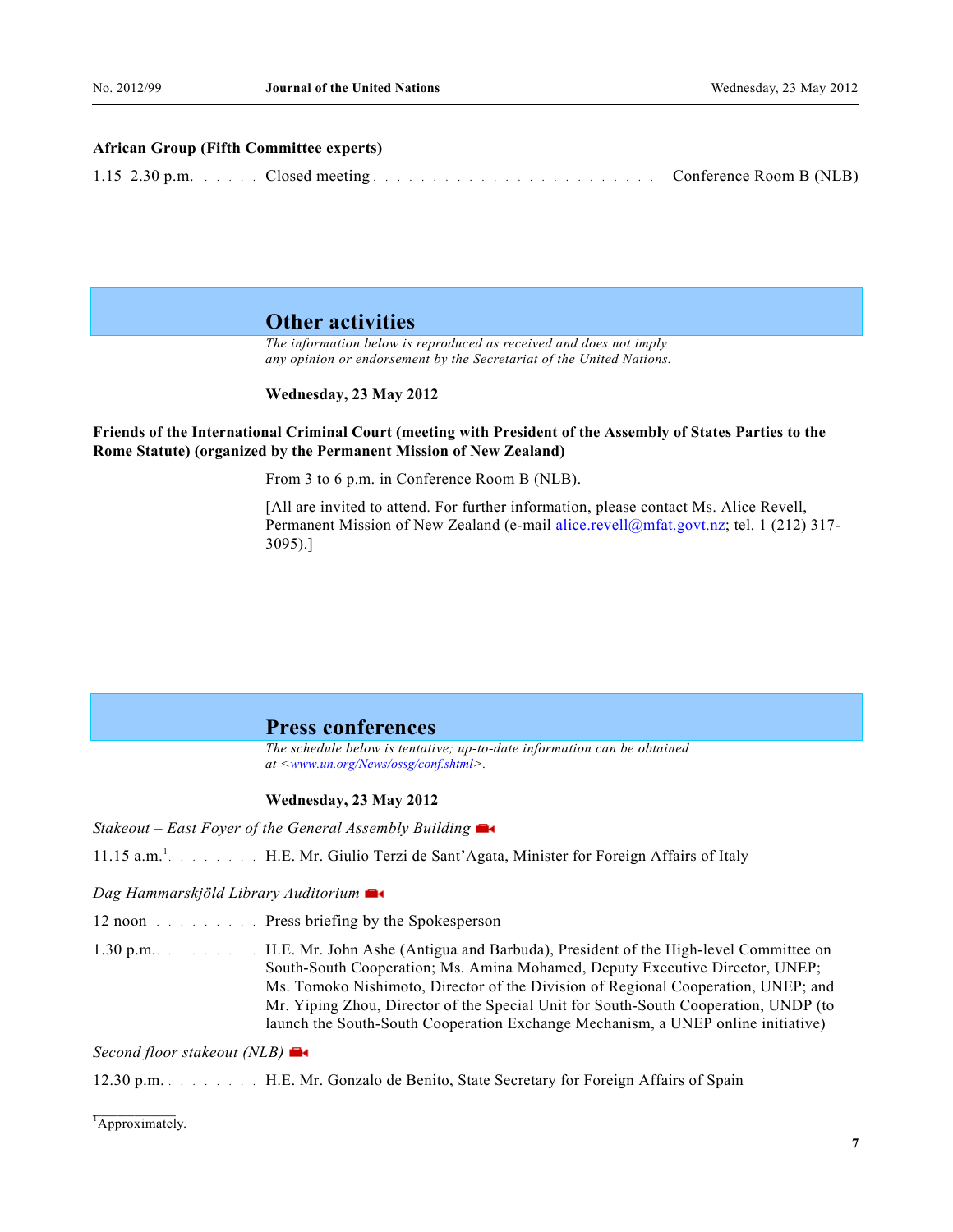### **Forthcoming official meetings**

#### **Thursday, 24 May 2012**

### **General Assembly**

Sixty-sixth session

|  |    | 3 p.m. Subscriber 2010 in the 110th plenary meeting entirely and a series of the contract of the General Assembly Hall                                                                                              |  |
|--|----|---------------------------------------------------------------------------------------------------------------------------------------------------------------------------------------------------------------------|--|
|  |    | Integrated and coordinated implementation of and follow-up to the outcomes of the major<br>United Nations conferences and summits in the economic, social and related fields: draft<br>resolution $(A/66/L.48)^1$ . |  |
|  | 2. | Election of twenty members of the Committee for Programme and Coordination:                                                                                                                                         |  |
|  | 3. | Approval of the appointment of the United Nations High Commissioner for                                                                                                                                             |  |

<sup>1</sup>To be issued.

### **Main Committees**

**First Committee** Informal consultations

> The Chair of the First Committee will hold informal consultations with the regional groups on the participation of civil society in the work of the Committee, as follows: on Thursday, 24 May 2012, from 3 to 4 p.m. in Conference Room B (NLB) (with the Group of Western European and Other States); and from 4 to 5 p.m. in Conference Room B (NLB) (with the Group of Eastern European States); and on Friday, 25 May 2012, from 1.15 to 2.30 p.m. in Conference Room C (NLB) (with the Group of African States). All interested delegations are encouraged to attend.

### **Fifth Committee**

Second part of the resumed session

 The Fifth Committee will hold its 36th meeting on Thursday, 24 May 2012, at 10 a.m. in Conference Room 4 (NLB). Informal consultations (closed) will be held following the adjournment of the 36th meeting, and at 3 p.m. in Conference Room 5 (NLB).

### **General Assembly**

#### **Preparatory Committee for the United Nations Conference on Sustainable Development**

 The Preparatory Committee will hold its third round of informal informal negotiations on the draft outcome document from Tuesday, 29 May, to Saturday, 2 June 2012, in Conference Room 3 (NLB).

 The draft the outcome document is available on the Rio+20 Web site, at the following address: <[www.uncsd2012.org/rio20/>](http://www.uncsd2012.org/rio20/). Delegations are also reminded that a passwordprotected Rio+20 e-discussion forum has been created to enable an exchange on the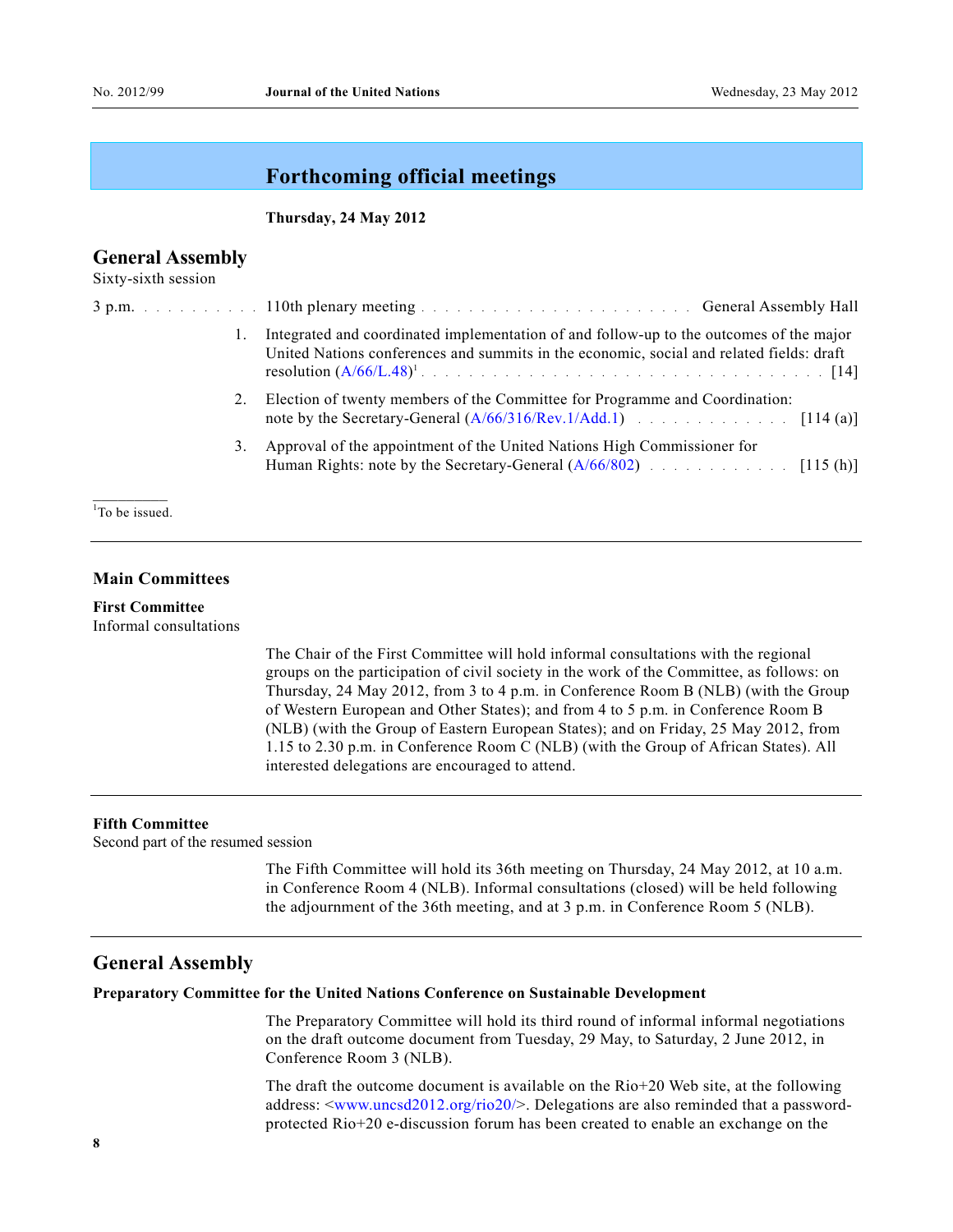draft outcome document of the Conference. Delegations wishing to subscribe to the e-discussion forum are requested to contact the UNCSD secretariat (e-mail  $uncsd2012@un.org$ ).

 The Department for General Assembly and Conference Management (DGACM) will be servicing the session in a PaperSmart way. Delegations and participants attending the meeting are encouraged to carry their mobile devices, including tablets, to avail themselves of the PaperSmart Portal<sup>1</sup>. The Portal is available for delegations participating in the session of the Preparatory Committee, at the following address:  $\langle \text{http://papermart.un.org>}.$  For further information, please contact the ISPS Secretariat (e-mail [papersmart@un.org;](mailto:papersmart@un.org) tel. 1 (917) 367-2025).

### **United Nations Open-ended Informal Consultative Process on Oceans and the Law of the Sea**

Thirteenth meeting

 $\frac{1}{2}$ 

 The thirteenth meeting of the United Nations Open-ended Informal Consultative Process on Oceans and the Law of the Sea will be held from Tuesday, 29 May, to 1 June 2012. The meeting will be convened on Tuesday, 29 May 2012, at 10 a.m. in Conference Room 2 (NLB). Pursuant to General Assembly resolutions 65/37 A [\(A/RES/65/37](http://undocs.org/A/RES/65/37)) and 66/231 ([A/RES/66/231\)](http://undocs.org/A/RES/66/231), the meeting will focus its discussions on the topic "Marine renewable energies".

 The format and annotated provisional agenda of the meeting are contained in document [A/AC.259/L.13.](http://undocs.org/A/AC.259/L.13) The report of the Secretary-General on oceans and the law of the sea which addresses the topic of focus of the meeting is contained in document [A/67/79.](http://undocs.org/A/67/79) Both documents and other relevant information are available on the Web site of the Division for Ocean Affairs and the Law of the Sea, Office of Legal Affairs <[www.un.org/Depts/los](http://www.un.org/Depts/los)>. Delegations are also invited to consult the Web site for additional information regarding the panellists.

 Delegations that have not done so are kindly reminded to submit the names of their representatives participating in the meeting to the Division *by Friday, 25 May 2012* (room DC2-450; fax 1 (212) 963-5847).

 Delegations wishing to inscribe their names on the list of speakers are invited to contact the Division (tel. 1 (212) 963-5915).

 The list of side events scheduled to be held during the Meeting can be consulted at <[www.un.org/depts/los/consultative\\_process/consultative\\_process.htm>](http://www.un.org/depts/los/consultative_process/consultative_process.htm).

### **Committee on Contributions**

Seventy-second session

 The Committee on Contributions will hold its seventy-second session at Headquarters from Monday, 4, to Friday, 29 June 2012.

 The attention of any Member States intending to request an exemption under Article 19 of the Charter of the United Nations is drawn to the provisions of General Assembly

<sup>&</sup>lt;sup>1</sup>The Portal is an initiative of the Integrated Sustainable PaperSmart Services (ISPS) Secretariat, Meetings and Publishing Division, DGACM. Application development and hosting for the Portal are provided by the Office of Information and Communications Technology, Department of Management, with branding and graphic design provided by the Graphic Design Unit, Outreach Division, Department of Public Information.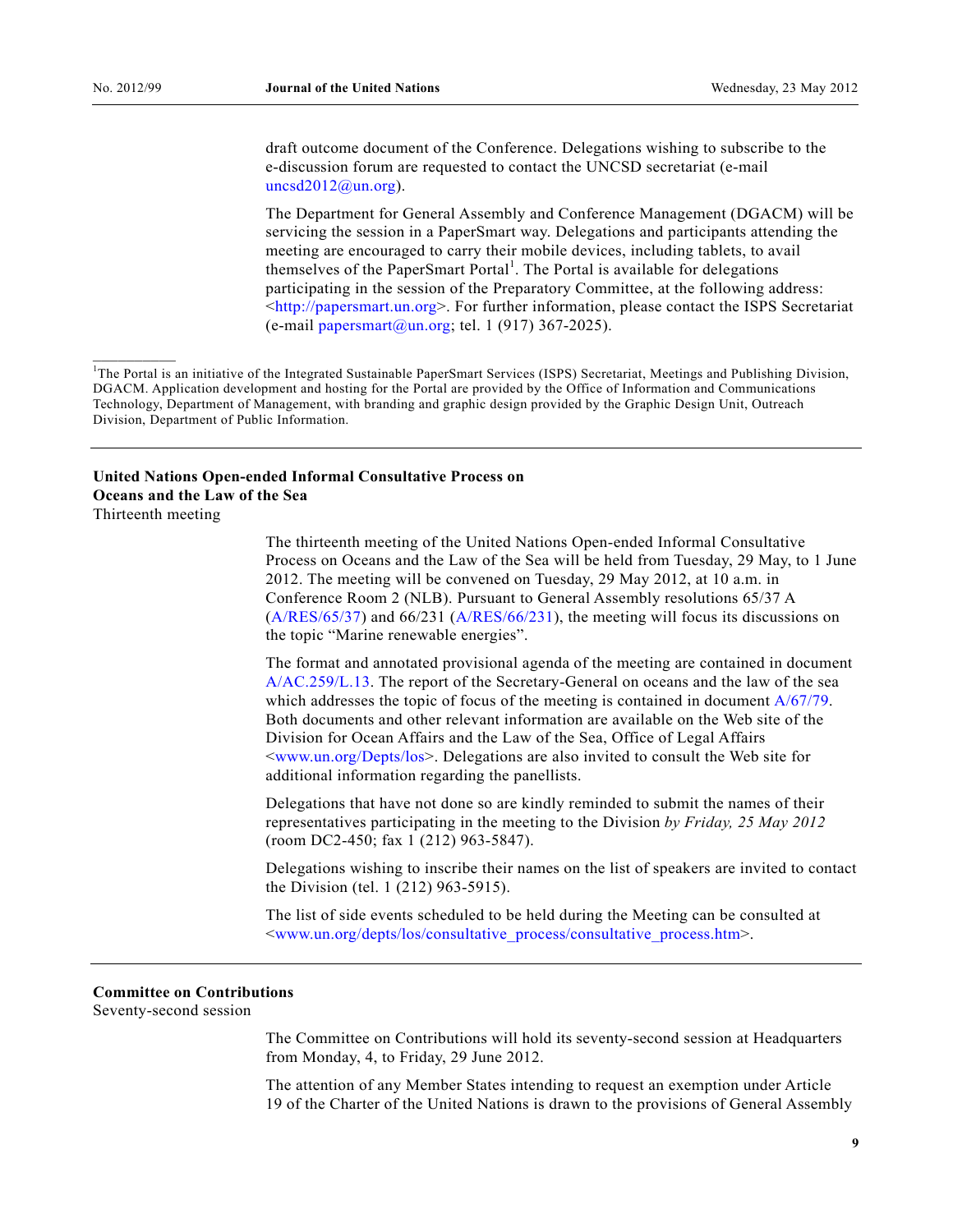resolution 54/237 C ([A/RES/54/237 A-C](http://www.un.org/ga/search/view_doc.asp?symbol=A/RES/54/237A-C)), in which the Assembly, inter alia, urges such Member States to provide the fullest possible supporting information.

 The Assembly also decided that requests for exemption under Article 19 must be submitted by Member States at least two weeks before the session of the Committee on Contributions, so as to ensure a full review of the requests. Accordingly, any such requests should have been received by the President of the General Assembly by Friday*,*  18 May 2012. For further information, kindly contact the Secretary of the Committee (tel. 1 (212) 963-5306; room FF-610 (304 East 45th Street); fax 1 (212) 963-1943).

 The Committee on Contributions will also be considering multi-year payment plans submitted pursuant to General Assembly resolution 57/4 B ([A/RES/57/4 B](http://www.un.org/ga/search/view_doc.asp?symbol=A/RES/57/4B)), as reaffirmed in resolution 64/248 ([A/RES/64/248](http://www.un.org/ga/search/view_doc.asp?symbol=A/RES/64/248)). Any Member States intending to submit such a plan are also invited to contact the Secretary of the Committee for further information.

### **United Nations Entity for Gender Equality and the Empowerment of Women (UN-Women)**

### **Executive Board**

Annual session of 2012

 The annual session of 2012 of the Executive Board of UN-Women will be held from Tuesday, 29, to Thursday, 31 May 2012, in Conference Room 4 (NLB), and on Friday, 1 June, in Conference Room 6 (NLB). The provisional agenda, list of documents and work plan for the session are contained in document [UNW/2012/L.3.](http://www.un.org/ga/search/view_doc.asp?symbol=unw/2012/L.3) To consult the documentation for the session, please *[click here](http://www.unwomen.org/about-us/governance/executive-board/annual-session-2012/)*.

### **United Nations Convention on the Law of the Sea**

### **Meeting of States Parties**

Twenty-second Meeting

 The Twenty-second Meeting of States Parties to the 1982 United Nations Convention on the Law of the Sea will be held at Headquarters, from Monday, 4, to Monday, 11 June 2012. The Meeting will be convened on Monday, 4 June, at 10 a.m. in Conference Room 1 (NLB). The provisional agenda of the Meeting is contained in document [SPLOS/L.69.](http://undocs.org/SPLOS/L.69)

 In connection with item 9 of the provisional agenda (Election of 21 members of the Commission on the Limits of the Continental Shelf), States parties are reminded that the election will take place during the Meeting. With regard to the composition of delegations, States parties that have not yet done so are requested to submit their credentials, *no later than Thursday, 31 May 2012*, to the Division for Ocean Affairs and the Law of the Sea, Office of Legal Affairs (room DC2-450). Credentials should be submitted in due form as required by rule 13 of the rules of procedure for the Meeting of States Parties ([SPLOS/2/Rev.4\)](http://undocs.org/SPLOS/2/Rev.4).

 Furthermore, in relation with item 10 of the provisional agenda (Commemoration of the thirtieth anniversary of the United Nations Convention on the Law of the Sea), delegations wishing to inscribe their names on the list of speakers are invited to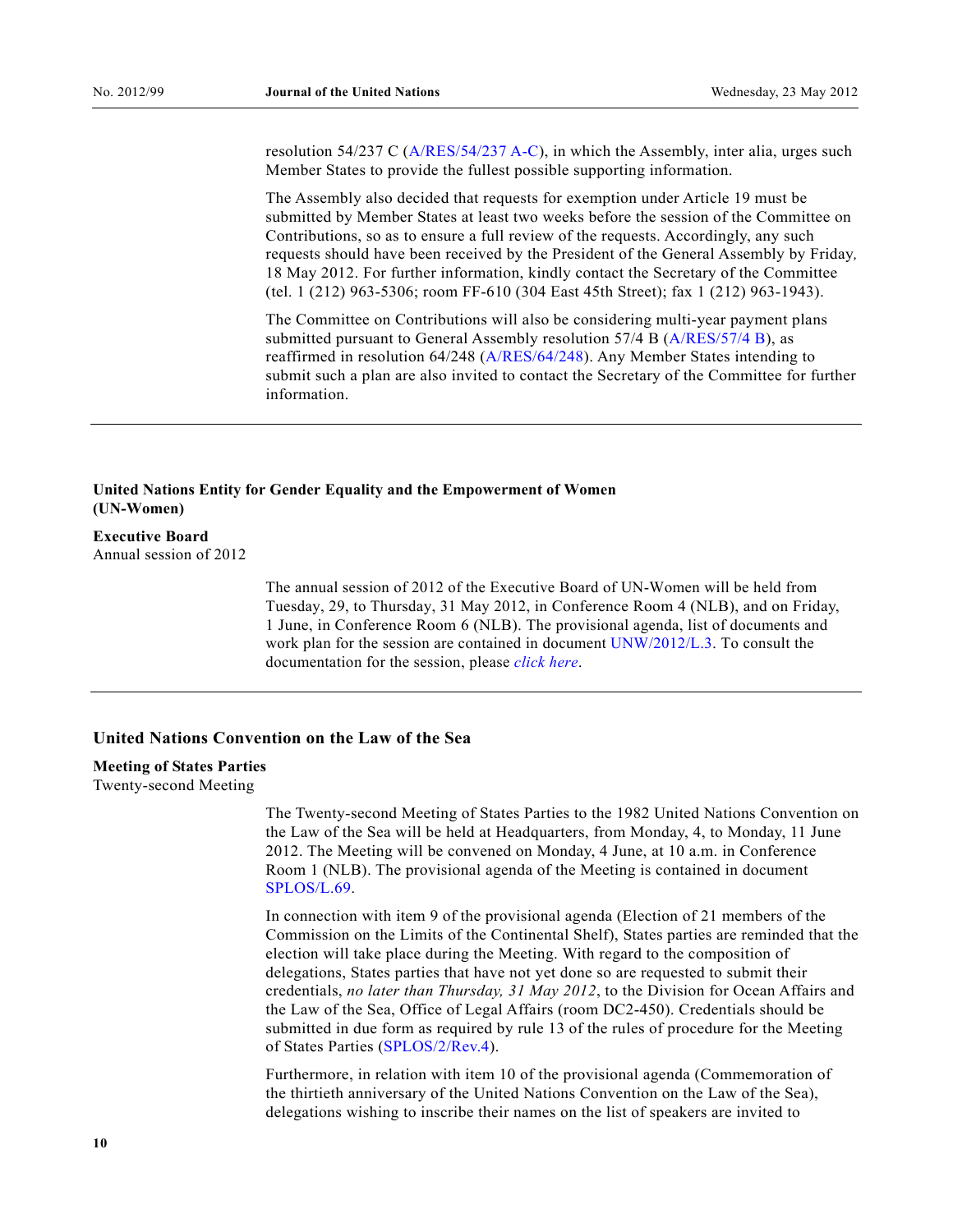contact the Division and provide a copy of their statement (e-mail [ahreum.lee@un.org](mailto:ahreum.lee@un.org); tel. 1 (917) 367-2872) (copies for distribution at the meeting are to be provided by the delegation).

### **General Assembly Security Council**

### **Peacebuilding Commission**  Sixth session

#### **Liberia configuration**

 An informal meeting of the Liberia configuration of the Peacebuilding Commission will be held on Thursday, 24 May 2012, at 10 a.m. in Conference Room 6 (NLB).

## **Economic and Social Council**

#### *Informal informal consultations*

 Informal informal consultations on the draft ministerial declaration of the high-level segment of the 2012 substantive session of the Economic and Social Council, convened by the Facilitator, Mr. Raymond Landveld (Suriname), will be held in the Economic and Social Council Chamber (NLB), on Thursday, 24 May 2012, from 10.30 a.m. to 1 p.m. and from 3 to 6 p.m.; and on Friday, 25 May, from 10 to 11.30 a.m.

#### *Briefing*

 An informal briefing, convened by the Vice-President of the Economic and Social Council, H.E. Mr. Fernando Arias (Spain), will be held on Friday, 25 May 2012, from 11.30 a.m. to 1 p.m. in the Economic and Social Council Chamber (NLB), on the report of the Secretary-General entitled "Strengthening of the coordination of emergency humanitarian assistance of the United Nations", which will be presented by the Office for the Coordination of Humanitarian Affairs at the humanitarian affairs segment of the 2012 substantive session of the Council. An advance copy of the report will be available before the briefing at the Web site of the Economic and Social Council.

#### *Joint meeting with the Peacebuilding Commission*

 The Economic and Social Council and the Peacebuilding Commission will hold a joint meeting on "Partnerships for job creation for young people in countries emerging from conflict" on Monday, 4 June 2012, from 10 a.m. to 1 p.m. in the Economic and Social Council Chamber (NLB).

 The meeting will be chaired by the President of the Council, H.E. Mr. Milos Koterec (Slovakia), and the Chair of the Peacebuilding Commission, H.E. Dr. A.K. Abdul Momen (Bangladesh).

 All are invited to attend. For more information, please contact Ms. Midori Kanda (e-mail [kandam@un.org;](mailto:kandam@un.org) tel. 1 (212) 963-3268) or Mr. Paolo Fontana (e-mail [fontana@un.org](mailto:fontana@un.org); tel. 1 (917) 367-4222).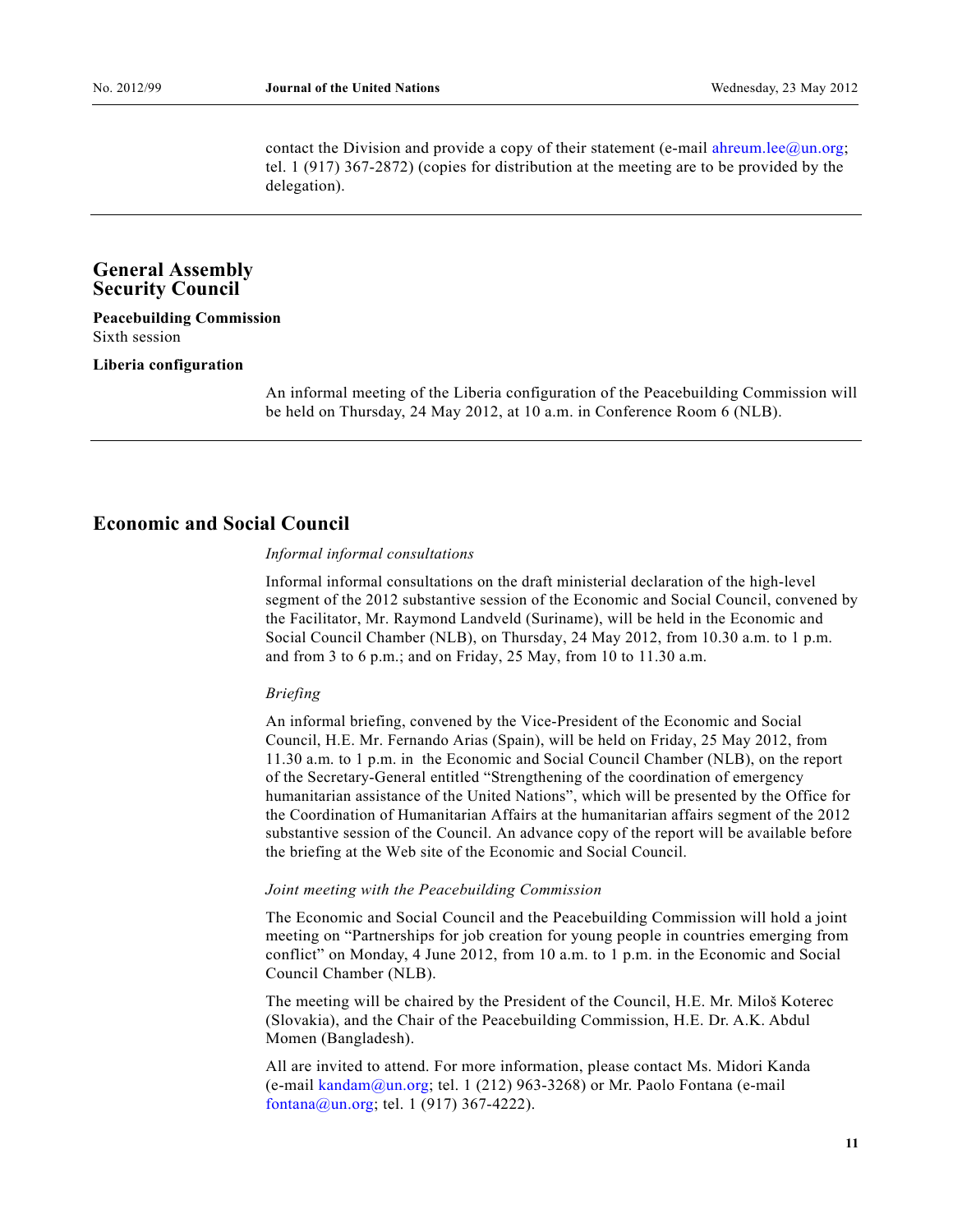### **United Nations Children's Fund**

### **Executive Board**

Annual session

 The 2012 annual session of the UNICEF Executive Board will take place from Tuesday, 5, to Friday, 8 June 2012, in Conference Room 2 (NLB). The provisional annotated agenda, timetable and organization of work are contained in document [E/ICEF/2012/9](http://undocs.org/E/ICEF/2012/9).

 Advance copies of all documentation for the session are available at the following site: <[www.unicef.org/about/execboard/index\\_61796.html](http://www.unicef.org/about/execboard/index_61796.html)>. Member States, as well as observers and representatives of other organizations attending the session, are requested to submit their credentials to the Office of the Secretary of the Executive Board of UNICEF (e-mail [jpiccolominigeary@unicef.org;](mailto:jpiccolominigeary@unicef.org) or fax 1 (212) 326-7096), *no later than Friday, 25 May 2012*. In accordance with rule 50 (2) of the rules of procedures and its annex, observer delegations are also requested to communicate, with their credentials, their special interest in the items of the provisional agenda on which they intend to intervene.

### **Executive Board of the United Nations Development Programme, the United Nations Population Fund and the United Nations Office for Project Services**  Informal consultations

 The Executive Board of UNDP, UNFPA and UNOPS will hold informal consultations, as indicated below. Interested delegations are invited to attend.

 Tuesday, 29 May 2012, in Conference Room E (NLB), from 10 to 11.30 a.m.: Evaluation of UNDP partnerships with global funds and philanthropic foundations and management responses; and from 11.30 a.m. to 1 p.m.: Evaluation of UNDP contribution to strengthening electoral systems and processes and management response;

 Wednesday, 30 May 2012, from 10 a.m. to 12 noon, in the LRC-Conference Room, 11th Floor, FF-Building (304 East 45th Street): Joint UNDP/UNFPA/ UNICEF informal consultation on cost recovery;

 Thursday, 31 May 2012, from 3 to 4.30 p.m., in the LRC-Conference Room, 11th Floor, FF-Building (304 East 45th Street): Joint UNDP/UNFPA/UNOPS informal consultation on disclosure; and

 Monday, 4 June 2012, in Conference Room 3 (NLB), from 10.30 to 11.30 a.m.: Matters to be taken at its 2012 annual session; and from 11.30 a.m. to 1 p.m.: Draft decisions to be considered at the annual session.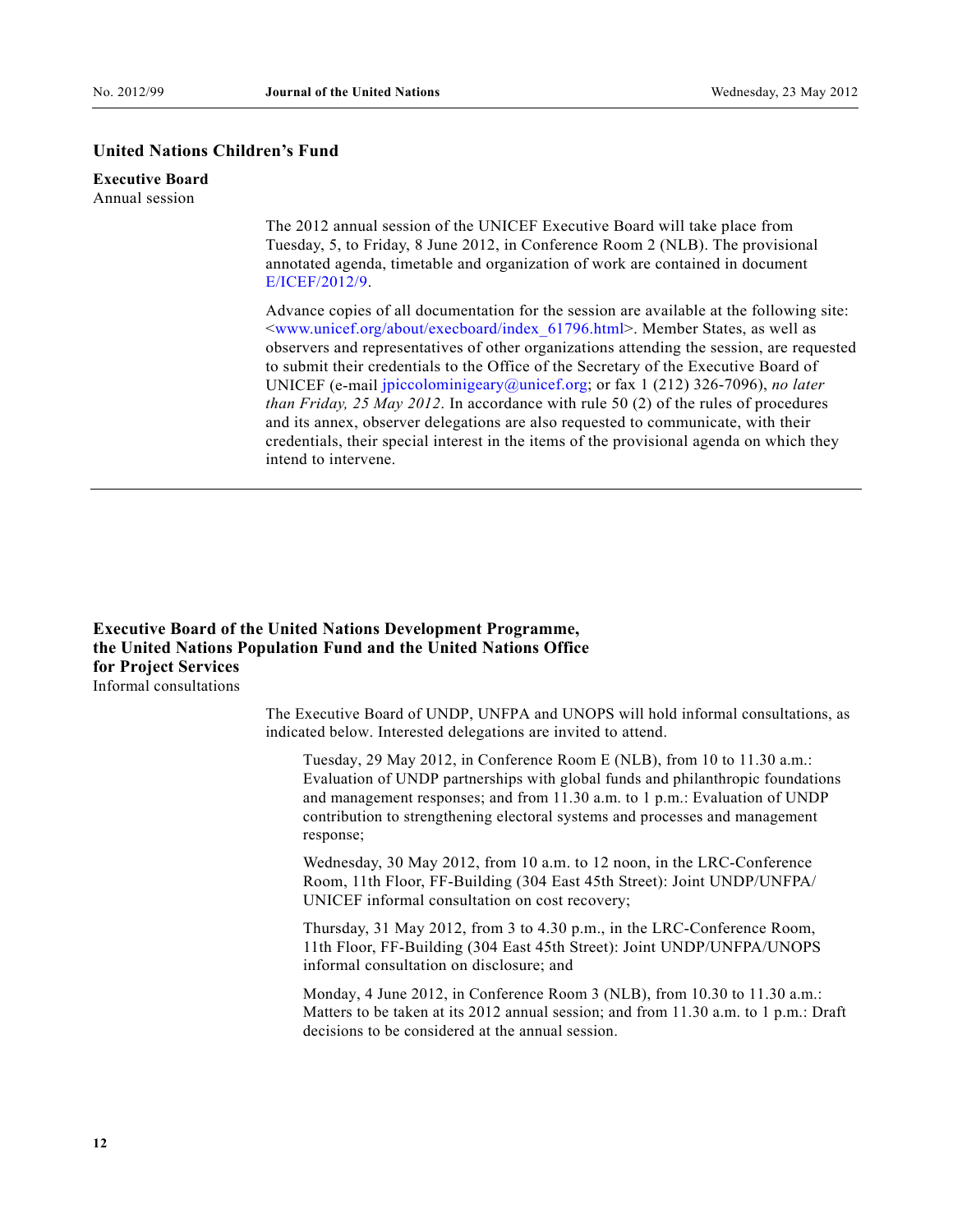### **Forthcoming informal meetings on draft proposals convened by permanent missions**

*The agenda of the sixty-sixth session of the General Assembly is contained in documents [A/66/251](http://www.un.org/ga/search/view_doc.asp?symbol=A/66/251) and [A/66/252.](http://www.un.org/ga/search/view_doc.asp?symbol=A/66/252)* 

#### *General Assembly*

**Informal consultations on the draft resolution entitled "Causes of conflict and the promotion of durable peace and sustainable development in Africa" (under agenda item 63 (b)) (convened by the Permanent Mission of Egypt)** 

*Thursday, 24 May 2012*, from 1.15 to 2.30 p.m. in Conference Room 4 (NLB).

**Informal consultations on the draft resolution entitled "Support by the United Nations system of the efforts of Governments to promote and consolidate new or restored democracies" (under agenda item 32) (convened by the Permanent Mission of the Bolivarian Republic of Venezuela, in its capacity as chair of the International Conference of New or Restored Democracies)** 

*Friday, 25 May 2012*, from 1.15 to 2.30 p.m. in Conference Room 6 (NLB).

**Informal consultations on the draft resolution entitled "The United Nations Global Counter-Terrorism Strategy" (under agenda item 118) (convened by the Permanent Mission of Canada)** 

*Friday, 25 May 2012*, from 3 to 6 p.m. Conference Room 6 (NLB).

## **Forthcoming other meetings**

 *The information below is reproduced as received and does not imply any opinion or endorsement by the Secretariat of the United Nations. The meetings under this header are closed.* 

#### **Group of Least Developed Countries (at the ambassadorial level)**

*Friday, 25 May 2012*, from 1.15 to 2.30 p.m. in Conference Room 7 (NLB).

#### **Eastern European Group (monthly meeting) (at the expert level)**

*Friday, 25 May 2012*, from 3 to 6 p.m. in Conference Room C (NLB).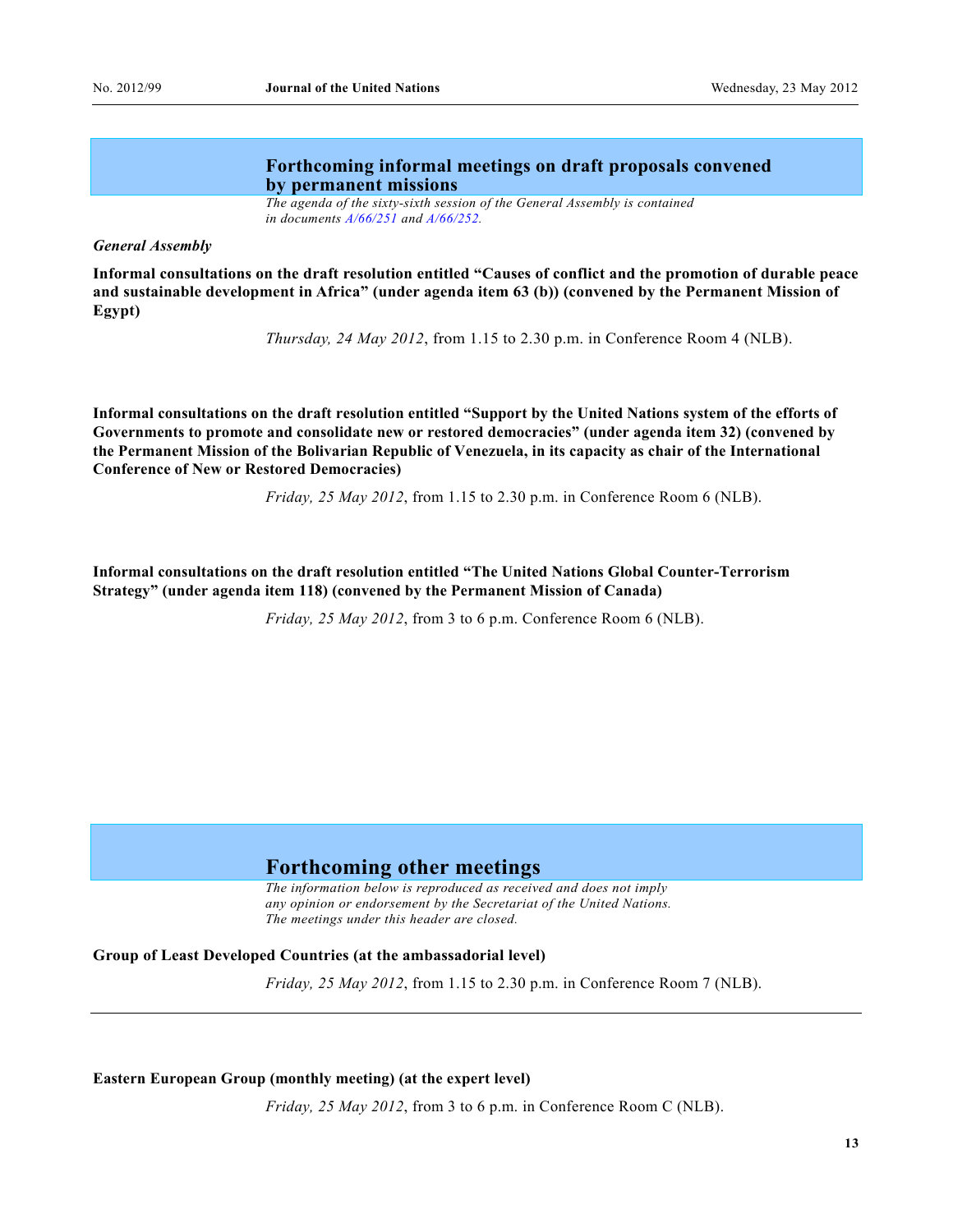### **Forthcoming other activities**

 *The information below is reproduced as received and does not imply any opinion or endorsement by the Secretariat of the United Nations.* 

**Panel discussion on "Impact of public-private partnerships in education: An evidence-based approach" (co-organized by the United Nations Educational, Scientific and Cultural Organization (UNESCO), the United Nations Office for Partnerships (UNOP) and the IDP Foundation)** 

 *Friday, 25 May 2012*, from 10 a.m. to 1 p.m. in Conference Room 6 (NLB).

 [All are invited to attend. For registration and further information, please contact to Ms. Janae Bushman, UNESCO New York Office (e-mail [ej.bushman@unesco.org](mailto:ej.bushman@unesco.org)).]

**Special events on the occasion of the International Day of United Nations Peacekeepers (General Assembly resolution 57/129 ([A/RES/57/129\)](http://undocs.org/A/RES/57/129)) (organized by the Office of Military Affairs, Department of Peacekeeping Operations (DPKO))** 

#### **Wreath-laying ceremony**

 *Tuesday, 29 May 2012*, from 9.15 to 9.30 a.m., in the Visitors^ Lobby, General Assembly Building.

#### **Dag Hammarskjöld medal ceremony**

 *Tuesday, 29 May 2012*, from 11 a.m. to 12 noon, in the Dag Hammarskjöld Library Auditorium.

#### **Medal parade**

 *Tuesday, 29 May 2012*, from 2 to 4.30 p.m., on the plaza between the General Assembly and the North Lawn Buildings.

 [All are invited to attend these events. For further information, please contact Col. Carlos Borja, DPKO (e-mail [borjac@un.org;](mailto:borjac@un.org) tel. 1 (917) 367-3849); or Col. Fernando Tomé, DPKO (e-mail [tomef@un.org;](mailto:tomef@un.org) tel. 1 (917) 367-3951).]

### **Arria Formula meeting of the Security Council on "The peaceful settlement of disputes, conflict prevention and resolution: Mediation, judicial settlement and justice" (organized by the Permanent Mission of Azerbaijan)**

 *Wednesday, 30 May 2012,* from 3 to 5 p.m. in the Conference Room 1 (NLB).

 [Members of the permanent missions and permanent observer missions, as well as representatives of international organizations and non-governmental organizations, are invited to attend. For further information, please contact Mr. Elchin Huseynli, Permanent Mission of Azerbaijan (e-mail [elchin.n.h@gmail.com](mailto:elchin.n.h@gmail.com); tel. 1 (646) 738-6261).]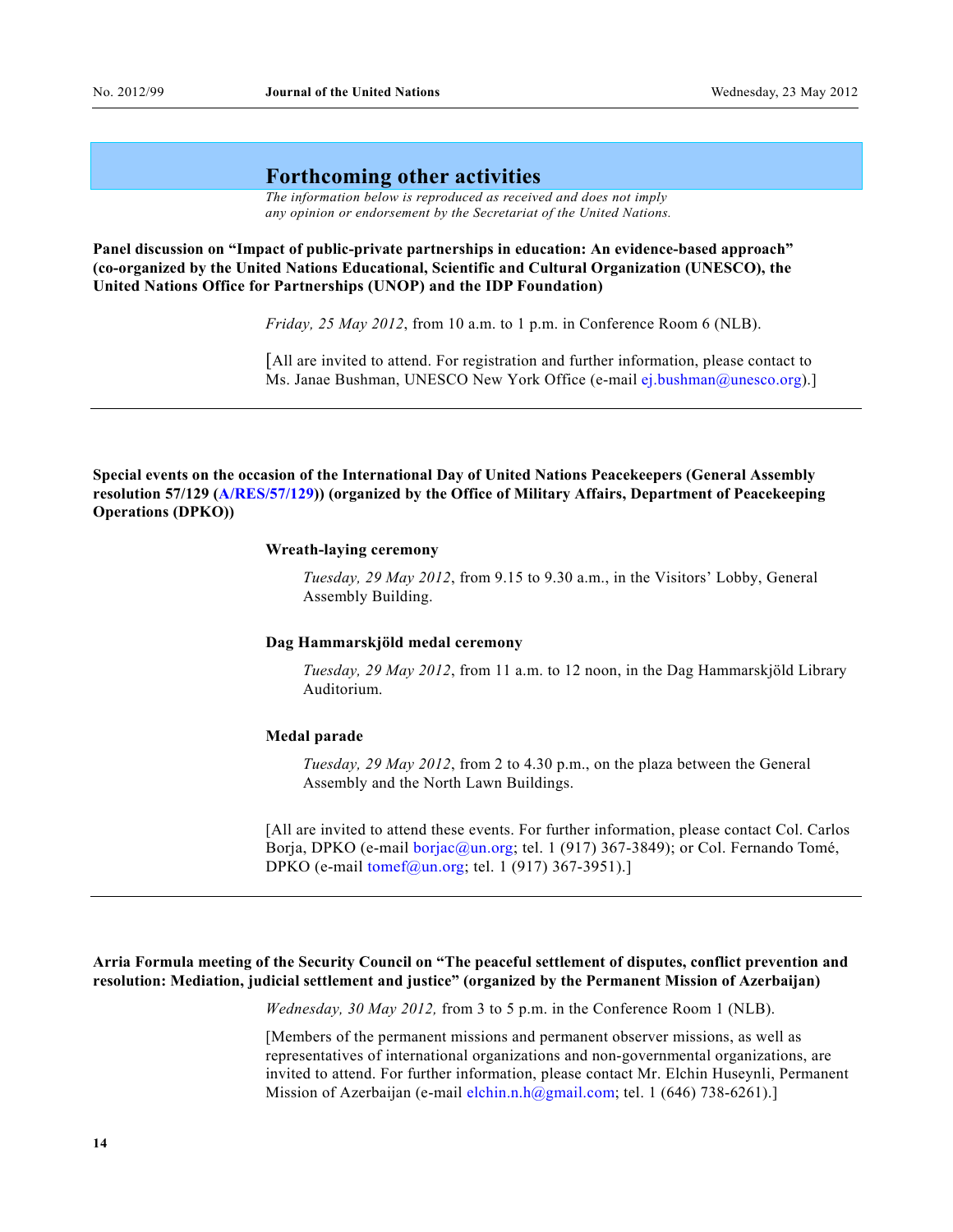### **Forthcoming official meetings held away from Headquarters**

**Executive Board of the United Nations Development Programme, the United Nations Population Fund and the United Nations Office for Project Services**  Annual session 2012 United Nations Office at Geneva

> The 2012 annual session of the Executive Board of UNDP, UNFPA and UNOPS will take place from Monday, 25, to Friday, 29 June 2012, at the United Nations Office at Geneva. The provisional annotated agenda, list of documents and work plan for the session will be issued in document [DP/2012/L.2](http://undocs.org/DP/2012/L.2).

> Member States, as well as observers and representatives of other organizations attending the session, are requested to submit their credentials to the secretariat of the Board (e-mail [marcela.romero@undp.org](mailto:marcela.romero@undp.org)); fax 1 (212) 906-5634. Delegations are also requested to communicate, with their credentials, their special interest in the items of the provisional agenda on which they intend to intervene, *no later than Friday, 15 June 2012*.

### **Announcements**

#### **Training for delegates and staff of permanent missions**

 The Dag Hammarskjöld Library will conduct the following training for delegates and staff of permanent missions in Room DC2-1142, in English (French and Spanish), on the dates indicated below. All interested are kindly requested to register by e-mail [\(librarytraining@un.org](mailto:librarytraining@un.org)) or by telephone (1 (212) 963-5321).

 *Social Networking 101: A user guide to the United Nations Library's social media tools*  (10 to 11.30 a.m.)

Thursday, 24 May 2012; and Tuesday, 5 June 2012.

*Introduction to the Map Collection* (from 3 to 4.30 p.m.)

Thursday, 24 May 2012;

Tuesday, 26 June 2012; and

Thursday, 28 June 2012.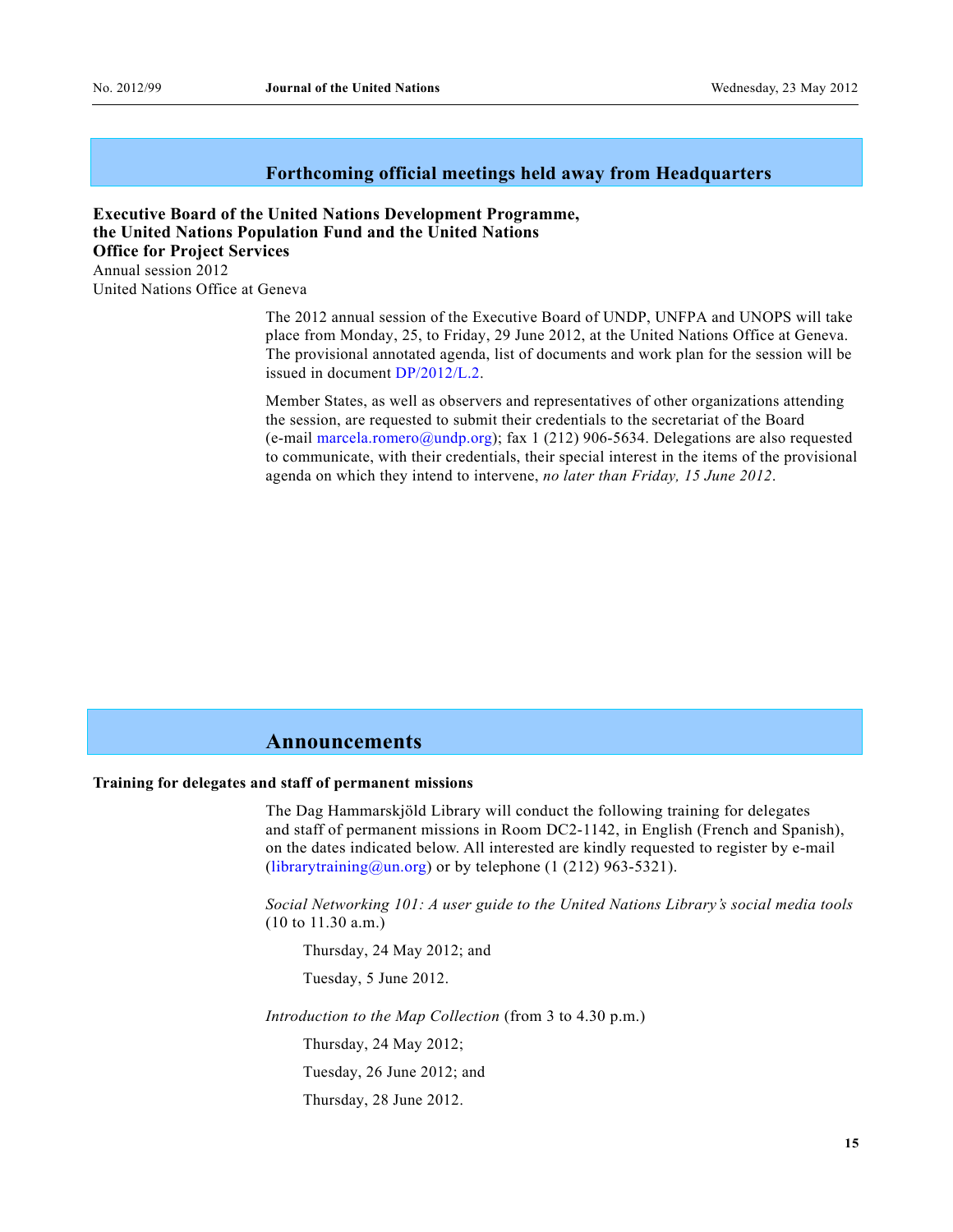*Overview of the Legal Library* (from 4 to 5 p.m.) Monday, 4 June 2012.  *Introduction to United Nations documents* (from 10 a.m. to 12 noon) Wednesday, 6 June 2012 *(English)*; Thursday, 21 June 2012 *(French)*; and Tuesday, 19 June 2012 *(Spanish)*. *Advanced researching using non-UN Databases* (from 10 a.m. to 12 noon) Thursday, 7 June 2012.  *Official Document System (ODS)* (from 10 a.m. to 12.30 p.m.) Friday, 8 June 2012 *(Spanish)*; and Tuesday, 12 June 2012 *(English) United Nations Bibliographic Information System (UNBISnet)*  (from 10 a.m. to 12 noon) Wednesday, 13 June 2012. *United Nations Info Quest (UN-I-QUE)* (from 10 a.m. to 12 noon) Wednesday, 20 June 2012. *Introduction to E-Books* (from 10 a.m. to 12 noon) Tuesday, 26 June 2012.  *Economic and Social Council documentation* (from 10 a.m. to 12 noon) Wednesday, 27 June 2012 *(English)*; Thursday, 28 June 2012 *(Spanish)*; and Friday, 29 June 2012 *(French)*.

### **Reports of the Secretary-General on disarmament items to be submitted to the sixty-seventh session of the General Assembly** *(reminder)*

 The Office for Disarmament Affairs would be grateful if Member States could communicate to the Office, in hard copy and electronic version (Word format), the relevant data and information, pursuant to the General Assembly resolutions indicated below*,* so as to facilitate issuance of the reports in time for consideration by the General Assembly at its sixty-seventh session. Provision of the submission in Microsoft Word format *is required*. Kindly send the electronic version to Ms. Jenny Fuchs  $(fuchs@un.org)$ .

*To be received by Thursday, 31 May 2012:*

Resolution 66/24, para. 3, entitled "Developments in the field of information and telecommunications in the context of international security"  $(A/RES/66/24)$  $(A/RES/66/24)$ ,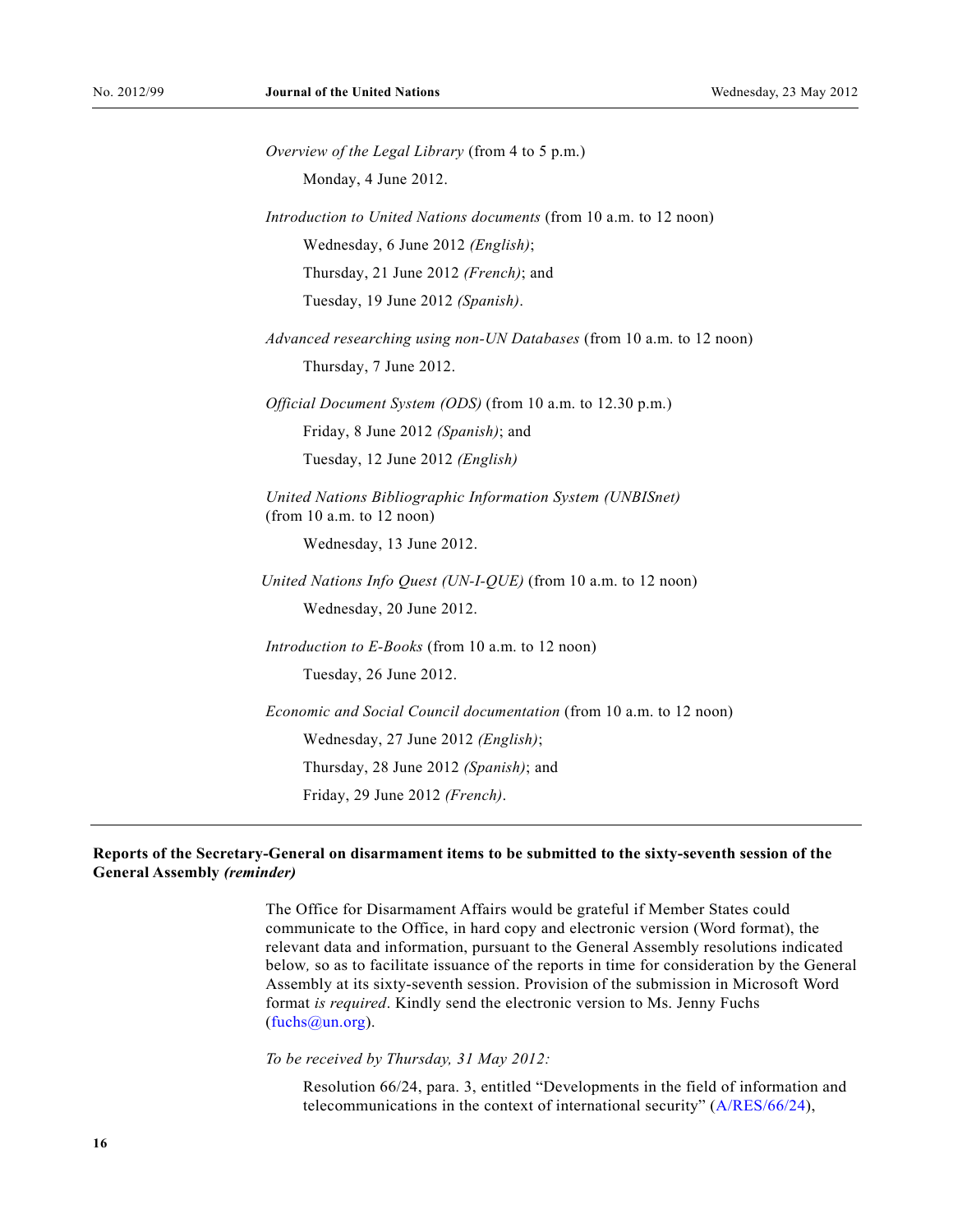adopted on 2 December 2011 (Note verbale ODA/21-2012/IT dated 16 February 2012 refers);

Resolution 66/25, paras. 10 and 11, entitled "Establishment of a nuclear-weaponfree zone in the region of the Middle East"  $(A/RES/66/25)$  $(A/RES/66/25)$  $(A/RES/66/25)$ , adopted on 2 December 2011 (Note verbale ODA/03-2012/NWFZME dated 13 February 2012 refers);

Resolution  $66/46$ , para. 3, entitled "Follow-up to the advisory opinion of the International Court of Justice on the *Legality of the Threat or Use of Nuclear Weapons*" ([A/RES/66/46\)](http://undocs.org/A/RES/66/46), adopted on 2 December 2011 (Note verbale ODA/02-2012/ICJ dated 10 February 2012 refers);

Resolution 66/31, para. 4, entitled "Observance of environmental norms in the drafting and implementation of agreements on disarmament and arms control" [\(A/RES/66/31](http://undocs.org/A/RES/66/31)), adopted on 2 December 2011 (Note verbale ODA/23-2012/EN dated 16 February 2012 refers);

Resolution  $66/32$ , para. 8, entitled "Promotion of multilateralism in the area of disarmament and non-proliferation" ([A/RES/66/32\)](http://undocs.org/A/RES/66/32), adopted on 2 December 2011 (Note verbale ODA/22-2012/ML dated 16 February 2012 refers);

Resolution 66/38, para. 8, entitled "Confidence-building measures in the regional and subregional context" ([A/RES/66/38](http://undocs.org/A/RES/66/38)), adopted on 2 December 2011 (Note verbale ODA/07/2012 dated 15 February 2012 refers);

Resolution 66/50, para. 5, entitled "Measures to prevent terrorists from acquiring weapons of mass destruction" ([A/RES/66/50\)](http://undocs.org/A/RES/66/50), adopted on 2 December 2011 (Note verbale ODA/04-2012/WMDT dated 13 February 2012 refers);

Resolution 66/63, para. 8, entitled "Strengthening of security and cooperation in the Mediterranean region"  $(A/RES/66/63)$  $(A/RES/66/63)$  $(A/RES/66/63)$ , adopted on 2 December 2011 (Note verbale ODA/08-2012/SSCMR dated 14 February 2012 refers); and

Resolution 65/77, paras. 2 and 3, entitled "United Nations study on disarmament" and non-proliferation education"  $(A/RES/65/77)$  $(A/RES/65/77)$ , adopted on 8 December 2010 (Note verbale ODA/27-2012/DNP dated 27 February 2012 refers).

*To be received by Friday, 1 June 2012:*

Resolution 65/55, paras. 2, 3 and 7, entitled "Effects of the use of armaments and ammunitions containing depleted uranium"  $(A/RES/65/55)$  $(A/RES/65/55)$ , adopted on 8 December 2010 (Note verbale ODA/19-2012/ADU dated 7 March 2012 refers).

#### **2012 United Nations Regional Course in International Law, Bangkok, Thailand**

 Applications for the 2012 United Nations Regional Course in International Law, scheduled to be held at the Ministry of Foreign Affairs of the Government of Thailand in Bangkok, Thailand, from Monday, 12, to Friday, 30 November 2012, are now being accepted from candidates from Member States of the United Nations that are also members of the regional group of Asia-Pacific States (and from Kiribati). The deadline for applications is *Friday, 29 June 2012*.

 The Regional Course will be conducted in English. For further information, including applications forms, please consult the Regional Course Web site [<www.un.org/law/rcil/asia](http://www.un.org/law/rcil/asia)>; or contact the Codification Division (e-mail [rcil](mailto:rcil-asia@un.org)[asia@un.org\)](mailto:rcil-asia@un.org).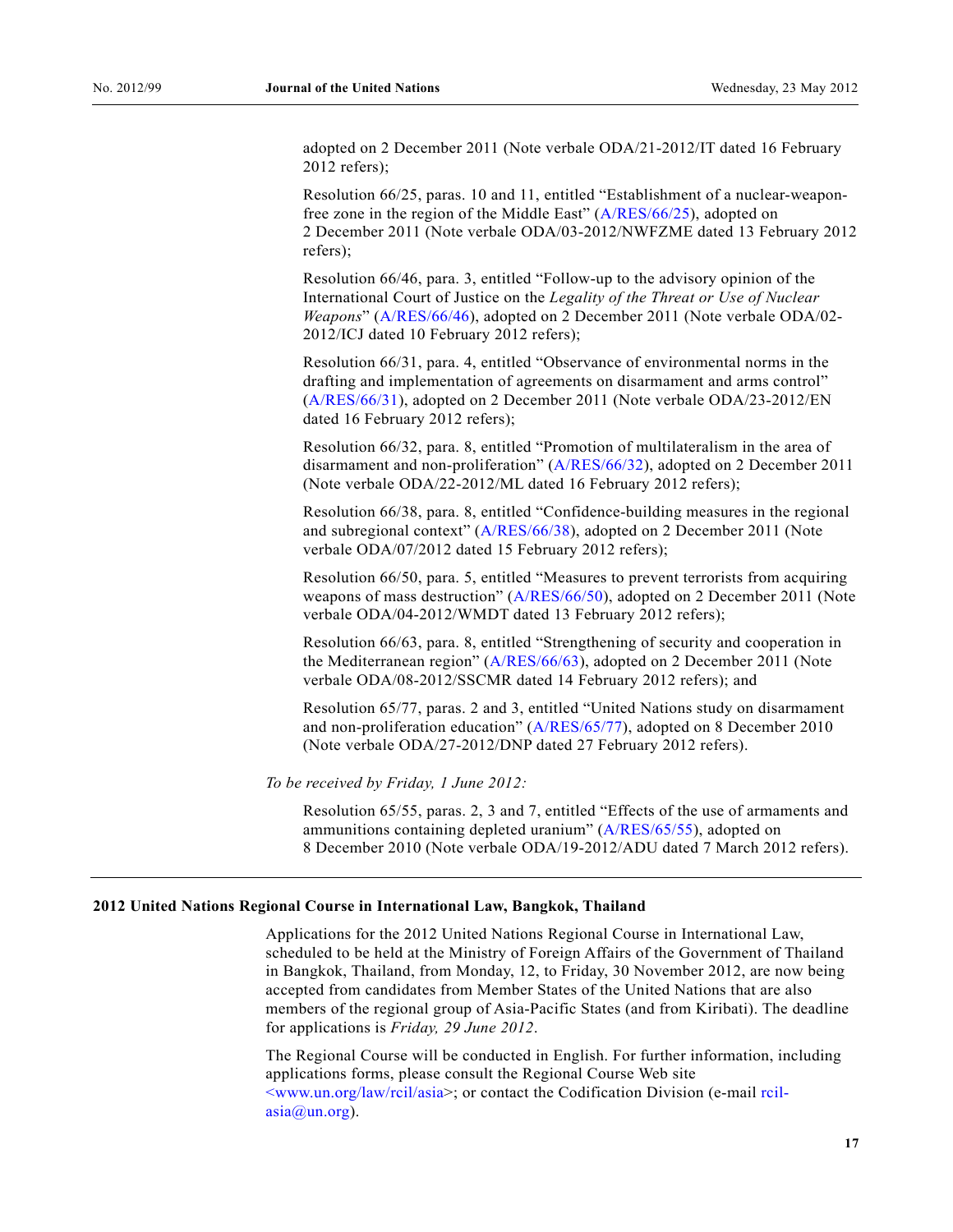### **Credentials for forthcoming elections of members of human rights treaty bodies**

 The Office of the United Nations High Commissioner for Human Rights wishes to remind all States parties to the international human rights treaties that the rules of procedure of all meetings of States parties convened to elect members of human rights treaty bodies require delegations to submit credentials to the Secretary-General *prior to a meeting*. Many delegations fail to provide such credentials in advance of a meeting and the Secretariat continues to receive numerous obsolete credentials many months after the meetings have concluded. In order to assist delegations with ensuring the timely submission of credentials, advance notice is given of the following meetings of States parties in 2012:

 Seventeenth Meeting of States Parties to the Convention on the Elimination of All Forms of Discrimination against Women (26 June 2012) [<www2.ohchr.org/english/bodies/cedaw/elections2012.htm>](http://www2.ohchr.org/english/bodies/cedaw/elections2012.htm);

 Thirty-second Meeting of States Parties to the International Covenant on Civil and Political Rights (6 September 2012);

 Conference of States Parties to the Convention on the Rights of Persons with Disabilities (12–14 September 2012); and

 Fourteenth Meeting of States Parties to the Convention on the Rights of the Child (18 December 2012).

 All States parties are kindly requested to put in place the necessary arrangements to ensure that credentials for each of these meetings are submitted *no later than one week before* the meeting, in order to ensure the smooth running of the elections. Delegations are reminded that the credentials of representatives and the names of members of the delegation must be issued by the Head of State or Government or by the Minister for Foreign Affairs. Credentials for the Conference of States Parties to the Convention on the Rights of Persons with Disabilities should be sent to the secretariat of the Conference in the Department of Economic and Social Affairs. Credentials for all other meetings should be sent to OHCHR in New York. For any clarifications, please contact Mr. James Turpin, OHCHR (e-mail [turpin@un.org;](mailto:turpin@un.org) tel. 1 (917) 367-3292; room DC1-504).

 Kindly take note that all elections for the Committee on Economic Social and Cultural Rights, are organized by the secretariat of the Economic and Social Council, not by OHCHR. All queries related to these elections should be addressed to Ms. Celia Syyap, Economic and Social Affairs Branch, Department for General Assembly and Conference Management (DGACM) (e-mail  $\frac{\text{syyap}}{\text{gyyap}}$  (*n* org; tel. 1 (212) 963-0906).

 Please note also that OHCHR is not responsible for the Human Rights Council elections. Queries related to these elections should be addressed to Ms. Mary Muturi, General Assembly Affairs Branch, DGACM (e-mail [muturi@un.org](mailto:muturi@un.org); tel. 1 (212) 963-2337).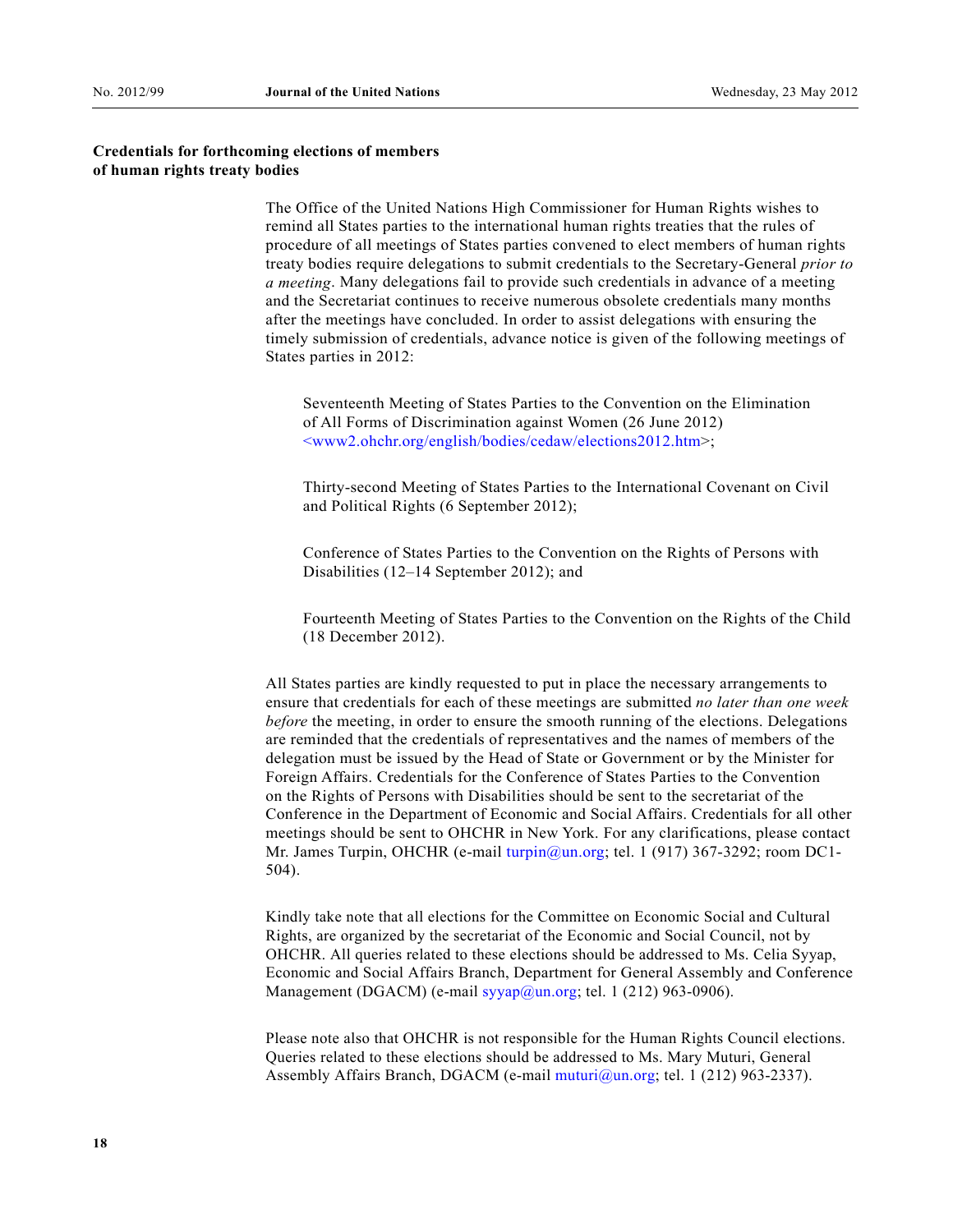## **Summary of official meetings**

 **Tuesday, 22 May 2012** 

### **General Assembly**

Sixty-sixth session

#### **Main Committees**

#### **Fifth Committee**

Second part of the resumed session

35th meeting *Financial reports and audited financial statements, and reports of the Board of Auditors* [131]

The Committee resumed its consideration of this agenda item.

 The Director of External Audit (China), Chair of the Audit Operations Committee, Mr. Liu Yu, introduced the note by the Secretary-General transmitting the report of the Board on enhancing accountability, transparency and cost-effectiveness in the United Nations system – Proposal to clarify and enhance the role of the Board of Auditors in the conduct of performance audits [\(A/66/747](http://undocs.org/A/66/747) and [A/66/747/Corr.1\)](http://undocs.org/A/66/747/Corr.1).

 The Chair of the Advisory Committee on Administrative and Budgetary Questions introduced the related report of that Committee ([A/66/806](http://undocs.org/A/66/806)).

 In the absence of speakers, the Committee thus concluded its general discussion of this agenda item.

 The Chair informed the Committee that informal consultations on this item would be coordinated by Mr. Amr El-Hamamy (Egypt).

*International residual mechanism for criminal tribunals* .............. [129]

The Committee resumed its consideration of this agenda item.

 The Assistant Secretary-General, Controller, introduced the report of the Secretary-General on construction of a new facility for the International Residual Mechanism for Criminal Tribunals, Arusha branch ([A/66/754](http://undocs.org/A/66/754)).

 The Chair of the Advisory Committee on Administrative and Budgetary Questions introduced the related report of that Committee ([A/66/807](http://undocs.org/A/66/807)).

A statement was made by the representative of the United Republic of Tanzania.

The Assistant Secretary-General, Controller, responded to a question raised.

The Committee thus concluded its general discussion of this agenda item.

 The Chair informed the Committee that informal consultations on this agenda item would be coordinated by Ms. Norfarina Mohd. Azmee (Malaysia).

*Programme budget for the biennium 2012-2013* ................... [134]

The Committee resumed its consideration of this agenda item.

*Special political missions* 

 The Assistant Secretary-General, Controller, introduced the report of the Secretary-General on estimates in respect of special political missions, good offices and other political initiatives authorized by the General Assembly and/or the Security Council – Office of the Joint Special Envoy of the United Nations and the League of Arab States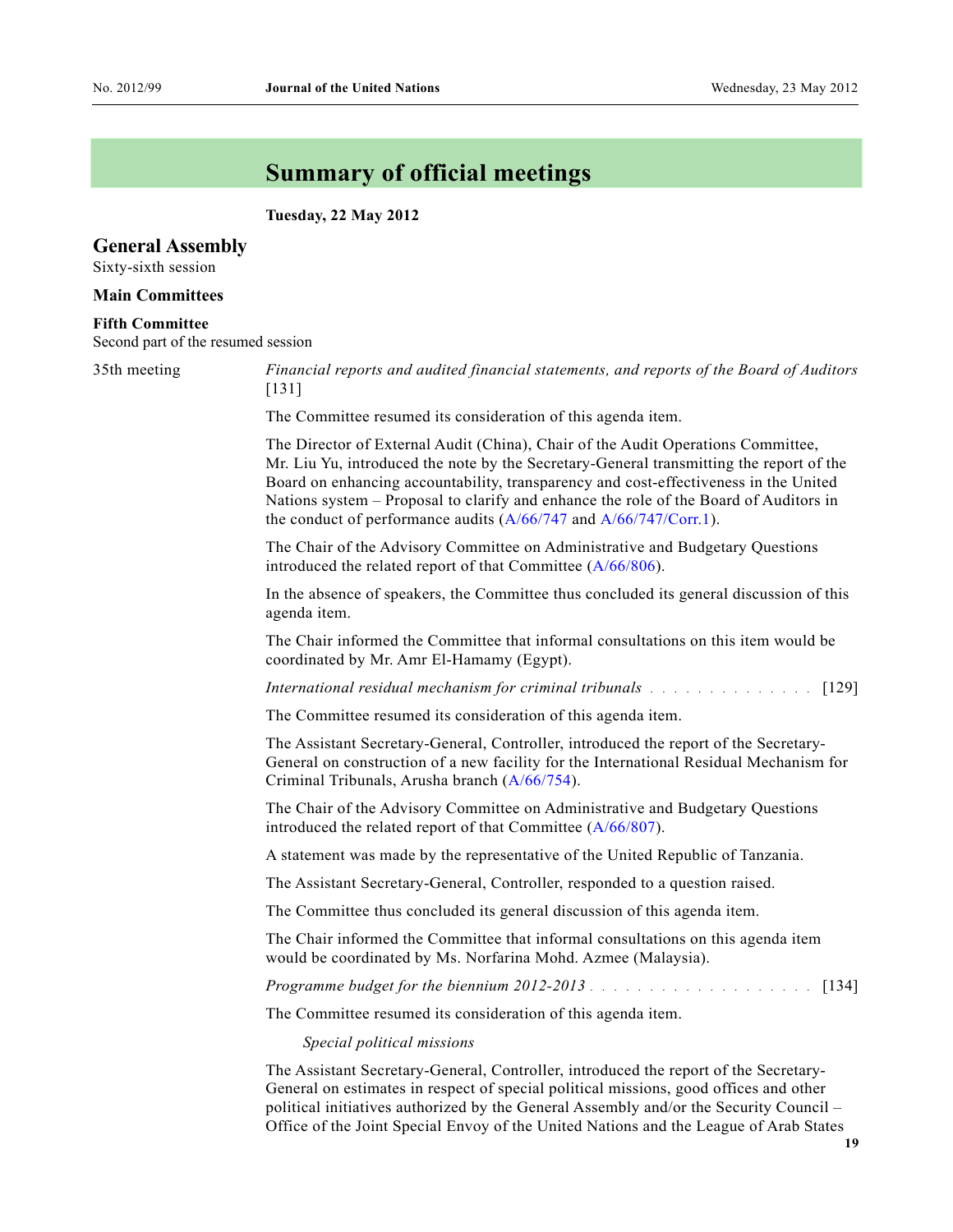on the Syrian Crisis and the Office of the Special Envoy for the Sudan and South Sudan [\(A/66/354/Add.7](http://undocs.org/A/66/354/Add.7)\*).

 The Chair of the Advisory Committee on Administrative and Budgetary Questions introduced the related report of that Committee ([A/66/7/Add.24\)](http://undocs.org/A/66/7/Add.24).

 Statements were made by the representatives of Chile (on behalf of the Community of Latin American and Caribbean States (CELAC)), Mexico, the Syrian Arab Republic and Brazil.

The Committee thus concluded its general discussion of this question at this stage.

 The Chair informed the Committee that informal consultations on this question would be coordinated by Mr. Jan de Preter (Belgium).

 The Chair further informed the Committee that informal consultations on agenda item 146 (Administrative and budgetary aspects of the financing of the United Nations peacekeeping operations) (Cross-cutting issues), would be held in Conference Room 5 (NLB), following the adjournment of the formal meeting.

## **General Assembly**

#### **South-South cooperation for development**

### **High-level Committee on South-South Cooperation**

Seventeenth session

| <i>Opening of the session different container and a set of the session different container and a set of the session</i>                                        |                                                                                                                                                                                                                                                                                                                                                                                                             |
|----------------------------------------------------------------------------------------------------------------------------------------------------------------|-------------------------------------------------------------------------------------------------------------------------------------------------------------------------------------------------------------------------------------------------------------------------------------------------------------------------------------------------------------------------------------------------------------|
| of the seventeenth session, who made a statement.                                                                                                              |                                                                                                                                                                                                                                                                                                                                                                                                             |
| Election of officers other than the President                                                                                                                  |                                                                                                                                                                                                                                                                                                                                                                                                             |
|                                                                                                                                                                |                                                                                                                                                                                                                                                                                                                                                                                                             |
| The Committee also elected by acclamation Mr. Joshua Mwangi Mugodo (Kenya) as<br>Rapporteur.                                                                   |                                                                                                                                                                                                                                                                                                                                                                                                             |
| Organization of work                                                                                                                                           |                                                                                                                                                                                                                                                                                                                                                                                                             |
| The Committee agreed to the designation by the President of Vice-President, Ms. Alison<br>Chartres (Australia), as Chair of the Working Group.                 |                                                                                                                                                                                                                                                                                                                                                                                                             |
| The representative of Peru made a statement.                                                                                                                   |                                                                                                                                                                                                                                                                                                                                                                                                             |
| Statement by the President of the General Assembly                                                                                                             |                                                                                                                                                                                                                                                                                                                                                                                                             |
| The President of the General Assembly made a statement.                                                                                                        |                                                                                                                                                                                                                                                                                                                                                                                                             |
| Statement by the Administrator of the United Nations Development Programme                                                                                     |                                                                                                                                                                                                                                                                                                                                                                                                             |
| The Administrator of the United Nations Development Programme made an opening<br>statement.                                                                    |                                                                                                                                                                                                                                                                                                                                                                                                             |
| a statement.                                                                                                                                                   |                                                                                                                                                                                                                                                                                                                                                                                                             |
| Review of progress made in implementing the Buenos Aires Plan of Action, the new<br>High-level United Nations Conference on South-South Cooperation (SSC/17/1) |                                                                                                                                                                                                                                                                                                                                                                                                             |
|                                                                                                                                                                | $\lceil 1 \rceil$<br>The session was opened by H.E. Mr. John William Ashe (Antigua and Barbuda), President<br>The Committee elected, by acclamation, Mr. Attila Zimonyi (Hungary) as Vice President.<br>The Deputy Executive Director of the United Nations Environment Programme also made<br>directions strategy for South-South cooperation and the Nairobi outcome document of the<br>$\lceil 2 \rceil$ |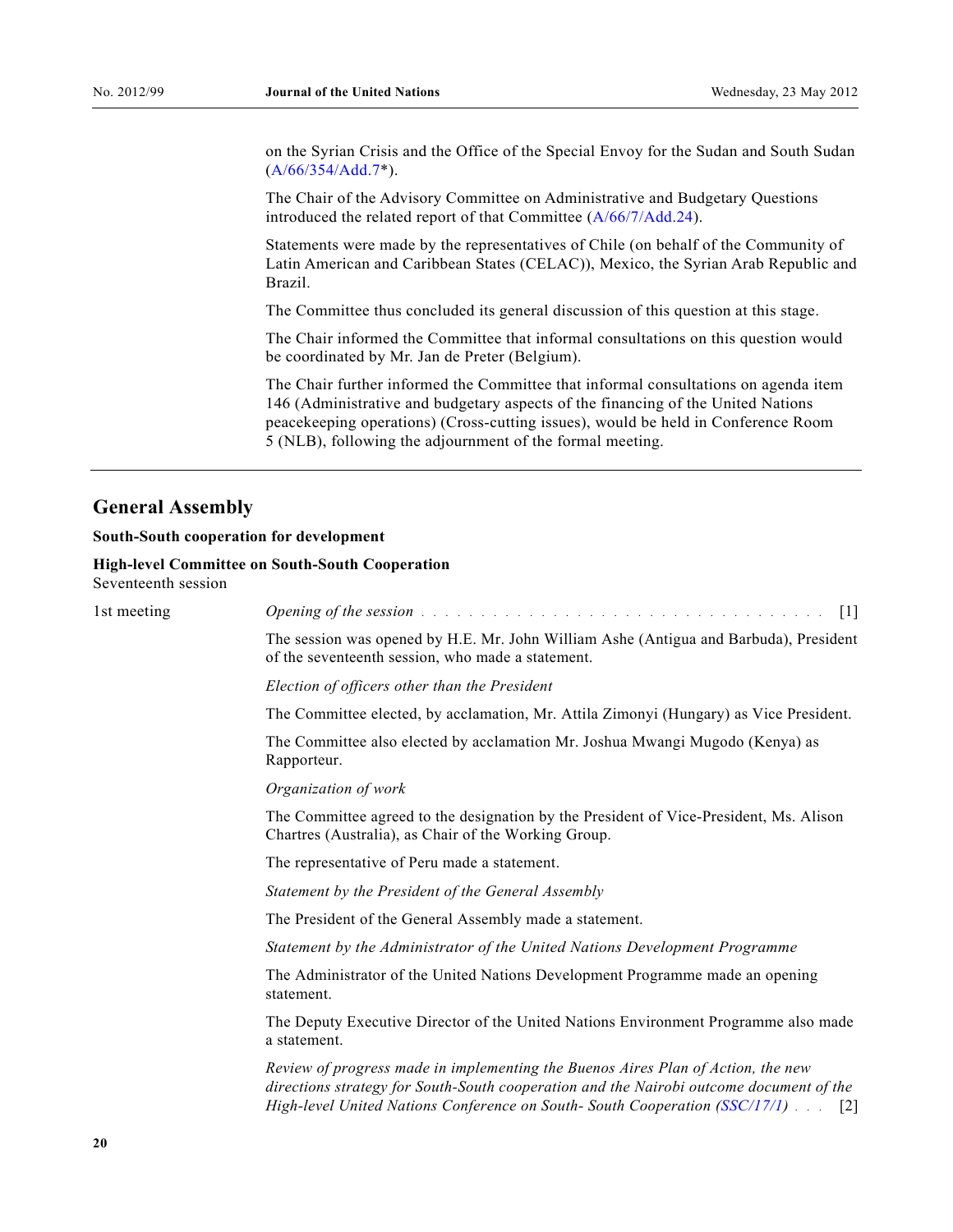|             | Actions arising from previous sessions of the High-level Committee on South-South<br>Cooperation, notably at its sixteenth session in 2010 (SSC/17/3) $\ldots$<br>$\lceil 3 \rceil$                                                                                                                                                                                                                                                                                                                                                                                                                                                                                                                        |  |  |
|-------------|------------------------------------------------------------------------------------------------------------------------------------------------------------------------------------------------------------------------------------------------------------------------------------------------------------------------------------------------------------------------------------------------------------------------------------------------------------------------------------------------------------------------------------------------------------------------------------------------------------------------------------------------------------------------------------------------------------|--|--|
|             | Consideration of reports of the Administrator of the United Nations Development<br>[4]                                                                                                                                                                                                                                                                                                                                                                                                                                                                                                                                                                                                                     |  |  |
|             | Implementation by the organizations of the United Nations development system of<br>(a)<br>the Guidelines for the Review of Policies and Procedures concerning Technical<br>Cooperation among Developing Countries                                                                                                                                                                                                                                                                                                                                                                                                                                                                                          |  |  |
|             | Organizational, administrative and financial arrangements of the United Nations<br>(b)<br>Development Programme in support of South-South cooperation                                                                                                                                                                                                                                                                                                                                                                                                                                                                                                                                                      |  |  |
|             | The Committee began its general discussion on agenda items 2, 3 and 4.                                                                                                                                                                                                                                                                                                                                                                                                                                                                                                                                                                                                                                     |  |  |
|             | The Director of the Special Unit for South-South Cooperation, United Nations<br>Development Programme (UNDP), introduced the items and the documents thereon.                                                                                                                                                                                                                                                                                                                                                                                                                                                                                                                                              |  |  |
|             | Statements were made by the representatives of Algeria (on behalf of the Group of 77 and<br>China), the European Union (also on behalf of the acceding countries of Croatia; the<br>candidate countries The former Yugoslav Republic of Macedonia, Montenegro, Iceland<br>and Serbia; and the countries of the Stabilization and Association Process and potential<br>candidate countries Albania and Bosnia and Herzegovina; as well as Ukraine, the<br>Republic of Moldova and Georgia), Nepal (on behalf of the least developed countries), the<br>Lao People's Democratic Republic (on behalf of the landlocked countries), Egypt, China,<br>Guinea, Nicaragua, India, Peru, Indonesia and Bangladesh. |  |  |
|             | The Director of the Special Unit for South-South Cooperation responded to points raised<br>in the discussion.                                                                                                                                                                                                                                                                                                                                                                                                                                                                                                                                                                                              |  |  |
| 2nd meeting | The Committee resumed its general discussion on agenda items 2, 3 and 4.                                                                                                                                                                                                                                                                                                                                                                                                                                                                                                                                                                                                                                   |  |  |
|             | Statements were made by the representatives of Japan, Cuba, Chile, Pakistan, Australia<br>(also on behalf of Canada and New Zealand), Costa Rica, Senegal, South Africa, Thailand,<br>the Islamic Republic of Iran, the Plurinational State of Bolivia and Turkey.                                                                                                                                                                                                                                                                                                                                                                                                                                         |  |  |
|             | Statements were also made by the representatives of the Partners in Population and<br>Development and the Organisation for Economic Co-operation and Development.                                                                                                                                                                                                                                                                                                                                                                                                                                                                                                                                          |  |  |
|             | The Director of the Special Unit for South-South Cooperation, United Nations<br>Development Programme (UNDP), responded to points raised in the discussion.                                                                                                                                                                                                                                                                                                                                                                                                                                                                                                                                                |  |  |

### **Economic and Social Council**

#### **Committee on Non-Governmental Organizations**

2012 resumed session

20th meeting *New applications for consultative status and new requests for reclassification* . [3 (b)]

 Statements were made by the representatives of India, Turkey, Bulgaria, Pakistan, China, the Russian Federation, Cuba, Belgium, the Bolivarian Republic of Venezuela, Morocco, the Sudan and the United States, as well as by the observers for Germany, the United Kingdom and Austria.

 The Chief of the Non-Governmental Organizations Branch, Department of Economic and Social Affairs (DESA), provided clarifications to the members of the Committee.

 The Committee decided to recommend that special consultative status be granted to nine non-governmental organizations.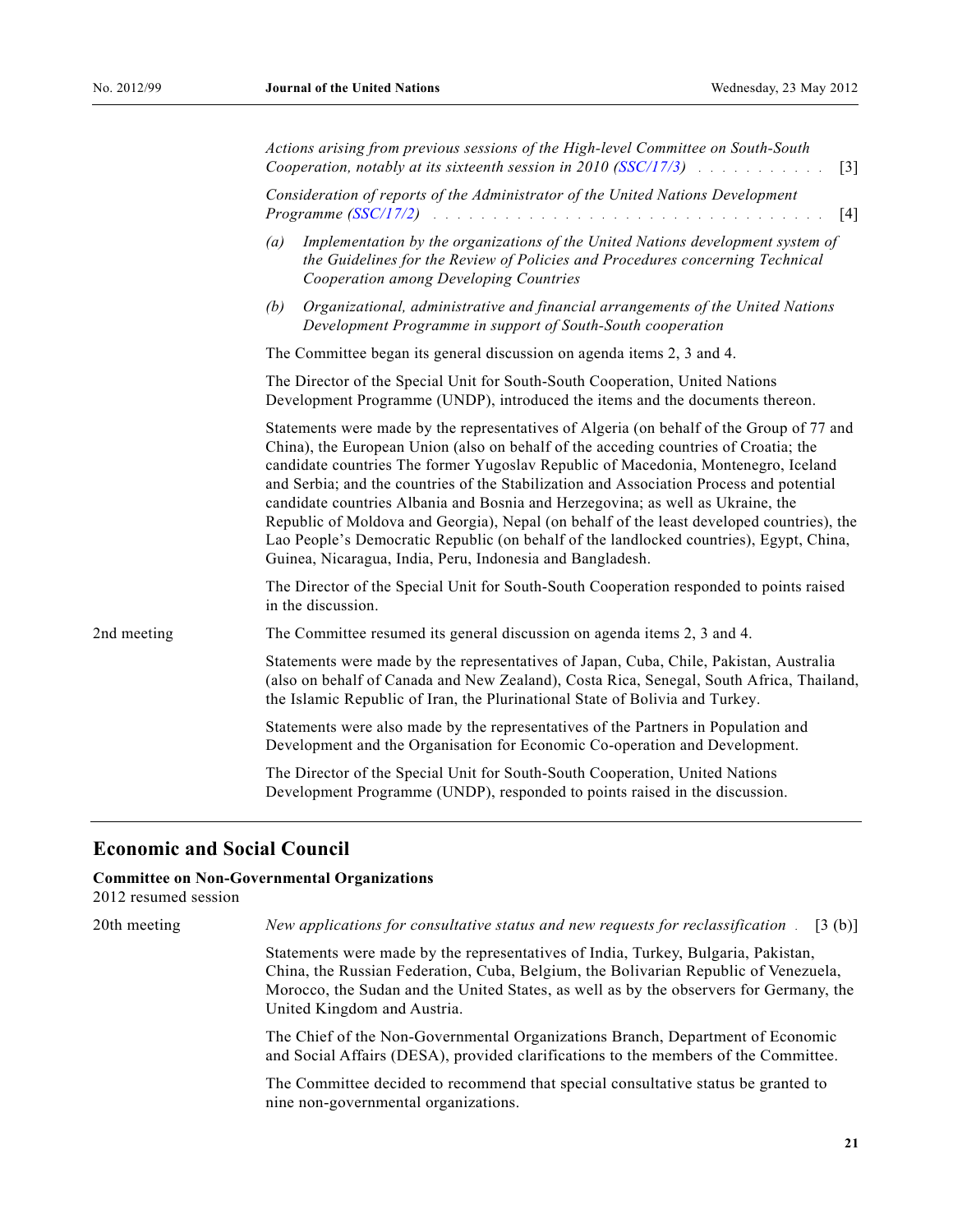21st meeting *New applications for consultative status and new requests for reclassification* . [3 (b)] Statements were made by the representatives of Nicaragua, Belgium, Israel, the United States, Cuba, Pakistan, China, the Bolivarian Republic of Venezuela, India, the Russian

> Federation and Turkey. The Chief of the Non-Governmental Organizations Branch, Department of Economic and Social Affairs (DESA), provided clarifications to the members of the Committee.

The representatives of the Sudan, India and Israel posed questions to the representative of the Hokok Coalición Internacional Contra la Impunidad.

The Committee decided to recommend that special consultative status be granted to 17 non-governmental organizations.

### **Summary of official meetings held away from Headquarters**

 **Tuesday, 22 May 2012** 

### **General Assembly**

#### **International Law Commission**

Sixty-fourth session United Nations Office at Geneva

3132nd meeting *Visit of the Legal Counsel*

 The Legal Counsel made a statement informing the Commission of the activities of the Office of Legal Affairs and recent developments of international law in the context of the United Nations. An exchange of views followed.

 *Programme, procedures, working methods of the Commission and its documentation* [8]

 The Chair of the Planning Group announced the following composition of the Planning Group: *Chair*: Mr. Bernd Niehaus; *Members*: Mr. Pedro Comissário Afonso, Mr. Abdelrazeg El-Murtadi Suleiman Gouider, Ms. Concepción Escobar Hernández, Mr. Mathias Forteau, Mr. Hussein A. Hassouna, Mr. Mahmoud D. Hmoud, Ms. Marie G. Jacobsson, Mr. Kriangsak Kittichaisaree, Mr. Donald M. McRae, Mr. Shinya Murase, Mr. Sean D. Murphy, Mr. Georg Nolte, Mr. Ki Gab Park, Mr. Chris Maina Peter, Mr. Ernest Petrič, Mr. Gilberto V. Saboia, Mr. Narinder Singh, Mr. Dire D. Tladi, Mr. Eduardo Valencia-Ospina, Mr. Nugroho Wisnumurti, Mr. Michael Wood and Mr. Pavel Šturma (ex officio).

 The Commission decided to appoint Mr. Kriangsak Kittichaisaree as Chair of the Working Group for the topic "The obligation to extradite or prosecute *(aut dedere aut judicare)*[.

 The Commission decided to appoint Ms. Concepción Escobar Hernández as Special Rapporteur for the topic "Immunity of State officials from foreign criminal jurisdiction" to replace Mr. Roman A. Kolodkin.

The Commission decided to include the topic "Provisional application of treaties" in the current programme of work and decided to appoint Mr. Juan Manuel Gómez-Robledo as Special Rapporteur for the topic.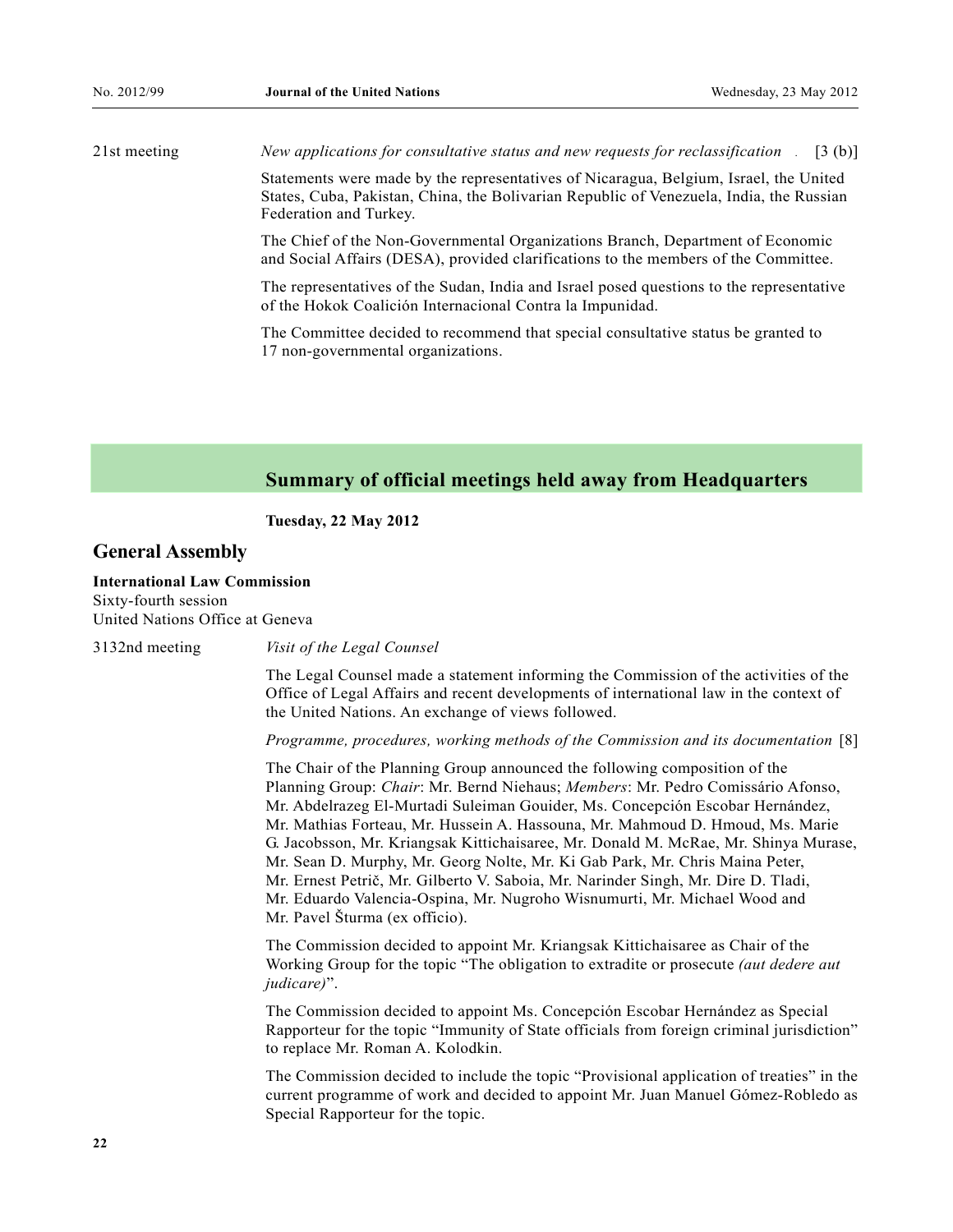The Commission also decided to include the topic "Formation and evidence of customary international law" in the current programme of work and decided to appoint Mr. Michael Wood as Special Rapporteur for the topic.

## **Economic and Social Council**

### **Commission on Science and Technology for Development**

Fifteenth session United Nations Office at Geneva

| 3rd Meeting | Progress made in the implementation of and follow-up to the outcomes of the World<br>Summit on the Information Society at the regional and international levels and the<br>$\lceil 2 \rceil$                                                                                                                                                                                                   |
|-------------|------------------------------------------------------------------------------------------------------------------------------------------------------------------------------------------------------------------------------------------------------------------------------------------------------------------------------------------------------------------------------------------------|
|             | The Commission resumed consideration of agenda item 2.                                                                                                                                                                                                                                                                                                                                         |
|             | Statements were made by Dr. Hamadoun Touré, Secretary-General of the International<br>Telecommunication Union (ITU); Mr. Jānis Kārkliņš, Assistant Director-General for<br>Communication and Information, United Nations Educational, Scientific and Cultural<br>Organization (UNESCO); Mr. Ali Ghodbani, Chair and CEO, Tunisie Telecom; and<br>Dr. David Souter, ict Development Associates. |
|             | Statements were made by the representatives of the Islamic Republic of Iran, Austria,<br>Finland, Tunisia, Portugal, Brazil, South Africa, Saudi Arabia, Cuba and the United<br>States.                                                                                                                                                                                                        |
|             | A statement was made by the representative of the Economic Commission for Africa.                                                                                                                                                                                                                                                                                                              |
|             | Statements were also made by the representatives of IT for Change and the Association<br>for Progressive Communication.                                                                                                                                                                                                                                                                        |
|             | Mr. Peter Major (Hungary), Vice-Chair, introduced the report of the Chair of the<br>Working Group on Improvement to the Internet Governance Forum (A/67/65–<br>$E/2012/48$ ).                                                                                                                                                                                                                  |
|             | Statements were made by Ms. Marilia Maciel, Project Leader and Researcher, Center<br>for Technology and Society, Fundação Getulio Vargas; Mr. Baher Esmat, Manager,<br>Regional Relations Middle East, ICANN; Ms. Marilyn Cade, Principal and CEO,<br>MCADE LLC.; and Ms. Anriette Esterhuysen, Executive Director, Association for<br>Progressive Communications.                             |
| 4th meeting | Progress made in the implementation of and follow-up to the outcomes of the World<br>Summit on the Information Society at the regional and international levels<br>$\lceil 2 \rceil$                                                                                                                                                                                                           |
|             | The Commission began its discussion on the report of the Chair of the Working Group<br>on Improvement to the Internet Governance Forum and heard statements by the<br>representatives of Egypt, Sri Lanka, the United States, Finland, the Islamic Republic of<br>Iran, China, Switzerland, Mexico and Portugal.                                                                               |
|             | Statements were also made by the representative of the Economic Commission for<br>Africa, as well as the representative of the International Chamber of Commerce.                                                                                                                                                                                                                              |
|             | A statement was made by the representative of the World Federation of Engineering<br>Organizations.                                                                                                                                                                                                                                                                                            |
|             | Open consultations on enhanced cooperation on international public policy issues<br>pertaining to the Internet                                                                                                                                                                                                                                                                                 |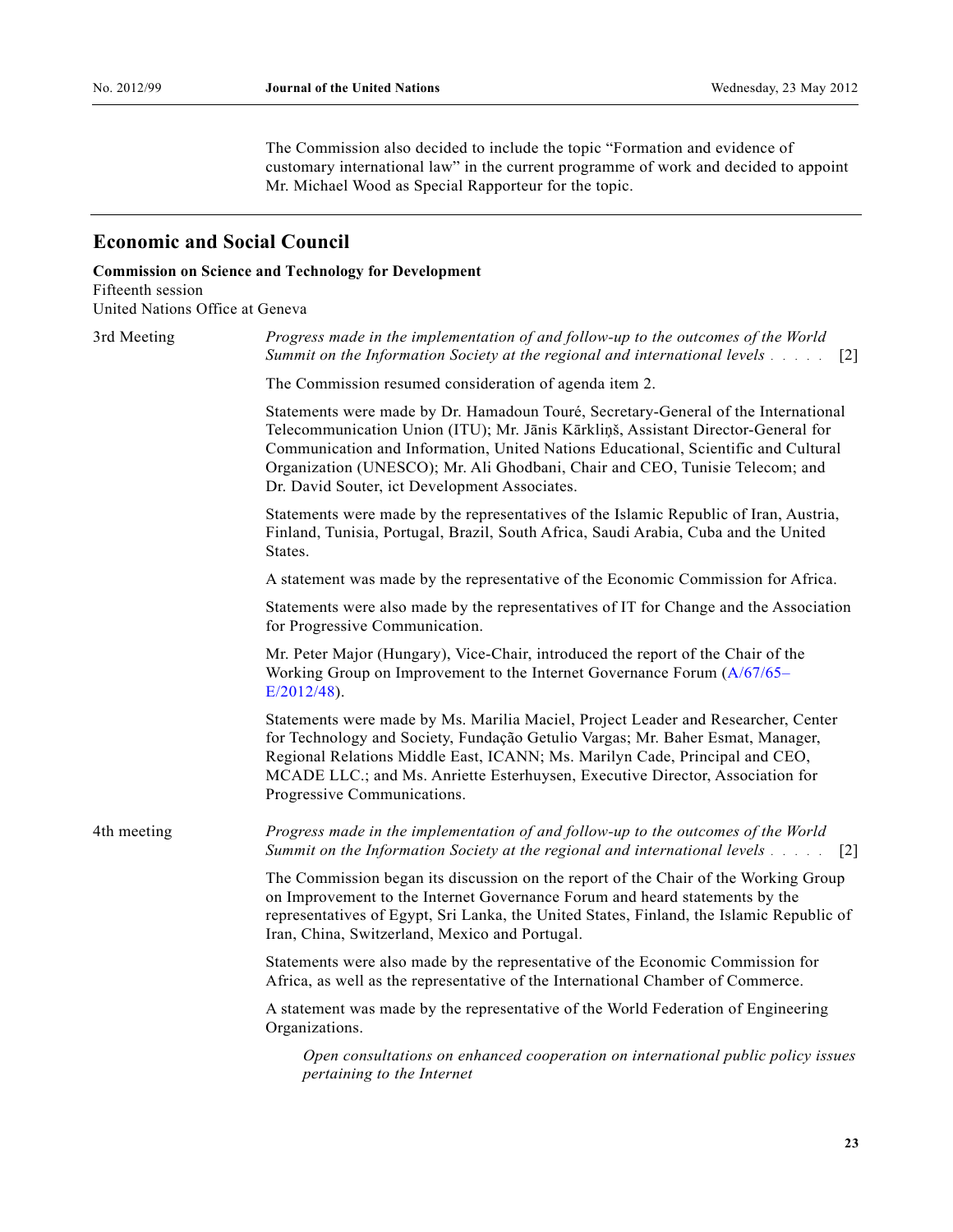The Chair made a statement and introduced the report of the Chair on the open consultations on enhanced cooperation on international public policy issues pertaining to the Internet (E/CN.16/2012/CRP.2).

 The Commission held a briefing on the open consultations on enhanced cooperation on international public policy issues pertaining to the Internet.

 Presentations were made by Ms. Emily Taylor, Internet Governance Consultant; Mr. Parminder Singh, Executive Director, IT for Change; and Ms. Theresa Swinehart, Director, Global Internet Policy, Verizon Communications.

 Statements were made by the representatives of Algeria, Saudi Arabia, the Islamic Republic of Iran, India, South Africa, Brazil, the United States, the Russian Federation, Portugal, China, Sri Lanka, Finland, Sweden, Switzerland, Austria, Brazil, Canada, Mexico, Peru and France.

A statement was also made by the representative of Internet Society.

#### *Organization of work*

 The Commission appointed Mr. Peter Major (Hungary), Vice-Chair, to facilitate the draft resolution on the implementation of and follow-up to the outcomes of the World Summit on the Information Society, under agenda item 2; and Mr. Andrew Reynolds (United States), Vice-Chair, to facilitate the draft resolution on science and technology for development, under agenda item 3.

## **Signatures, Ratifications, etc.**

### **[Multilateral Treaties Deposited with the Secretary-General]**

 *Optional Protocol to the Convention on the Rights of the Child on the Sale of Children, Child Prostitution and Child Pornography. New York, 25 May 2000*

*Ratification:* Suriname (18 May 2012)<sup>1</sup>

<sup>1</sup>Date of receipt of the relevant documents.

 $\frac{1}{2}$ 

 **Food Assistance Convention**  London, 25 April 2012

#### **Opening for signature**

The Food Assistance Convention was adopted on 25 April 2012 at London.

In accordance with its article 12, the "Convention shall be open for signature by Argentina, Australia, the Republic of Austria, the Kingdom of Belgium, the Republic of Bulgaria, Canada, the Republic of Croatia, the Republic of Cyprus, the Czech Republic, the Kingdom of Denmark, the European Union, the Republic of Estonia, the Republic of Finland, the French Republic, the Federal Republic of Germany, the Hellenic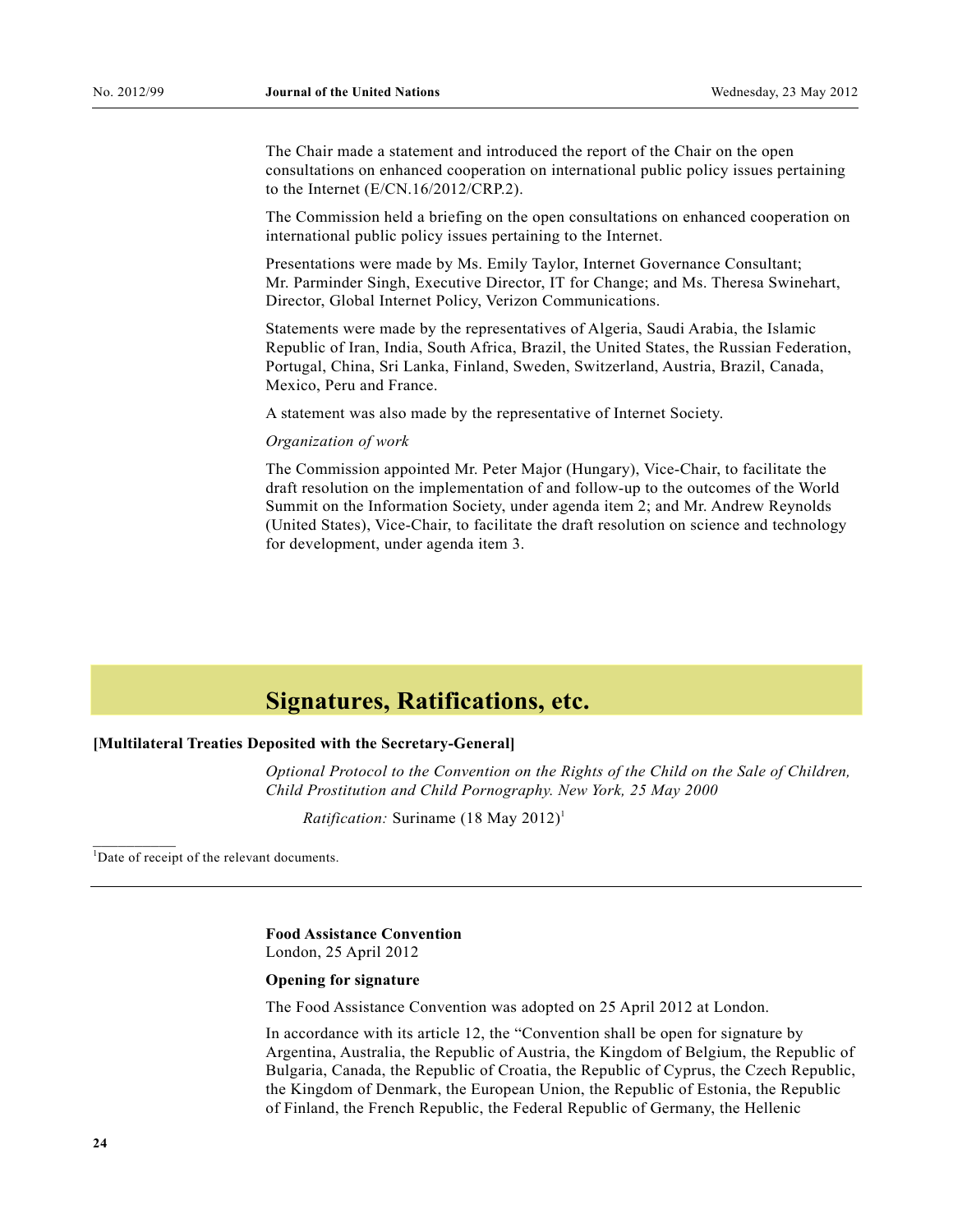Republic, Hungary, Ireland, the Italian Republic, Japan, the Republic of Latvia, the Republic of Lithuania, the Grand Duchy of Luxembourg, the Republic of Malta, the Kingdom of the Netherlands, the Kingdom of Norway, the Republic of Poland, the Portuguese Republic, Romania, the Slovak Republic, the Republic of Slovenia, the Kingdom of Spain, the Kingdom of Sweden, the Swiss Confederation, the United Kingdom of Great Britain and Northern Ireland and the United States of America, at United Nations Headquarters in New York, from 11 June 2012 until 31 December  $2012$ ".

 Certified true copies of the Convention, of which the English and French texts are equally authentic, are being printed and will be distributed as soon as possible. Electronic copies of the Convention are posted on the Web site of the United Nations Treaty Collection <[http://treaties.un.org/doc/source/signature/2012/CTC\\_XIX-48.pdf>](http://treaties.un.org/doc/source/signature/2012/CTC_XIX-48.pdf).

 The Secretary-General takes this opportunity to recall that, under established international practice, only Heads of State, Heads of Government or Ministers for Foreign Affairs are empowered, by virtue of their functions, to sign treaties on behalf of States without having to produce full powers to that effect. Other representatives wishing to sign the Convention must be in possession of appropriate full powers emanating from one of these authorities.

 The Secretary-General would be obliged if the States and the international organization to which the Convention is open for signature and wishing to sign could, as necessary, provide the required full powers in advance to the Treaty Section, Office of Legal Affairs, at United Nations Headquarters (fax 1 (212) 963-3693).

 For more information on full powers, please refer to the *Treaty Handbook* accessible on the Web site of the United Nations Treaty Collection at the following address: <<http://treaties.un.org/doc/source/publications/THB/English.pdf>>.

## **General information**

#### **Chairs of the regional groups**

The following information regarding the chairmanship of the regional groups for the month of *May 2012* has been communicated to the Secretariat:

*African States:* 

Angola H.E. Mr. Ismael Abraão Gaspar Martins

 *Asia-Pacific States:*  Myanmar H.E. Mr. Than Swe  *Eastern European States:*  Hungary H.E. Mr. Csaba Körösi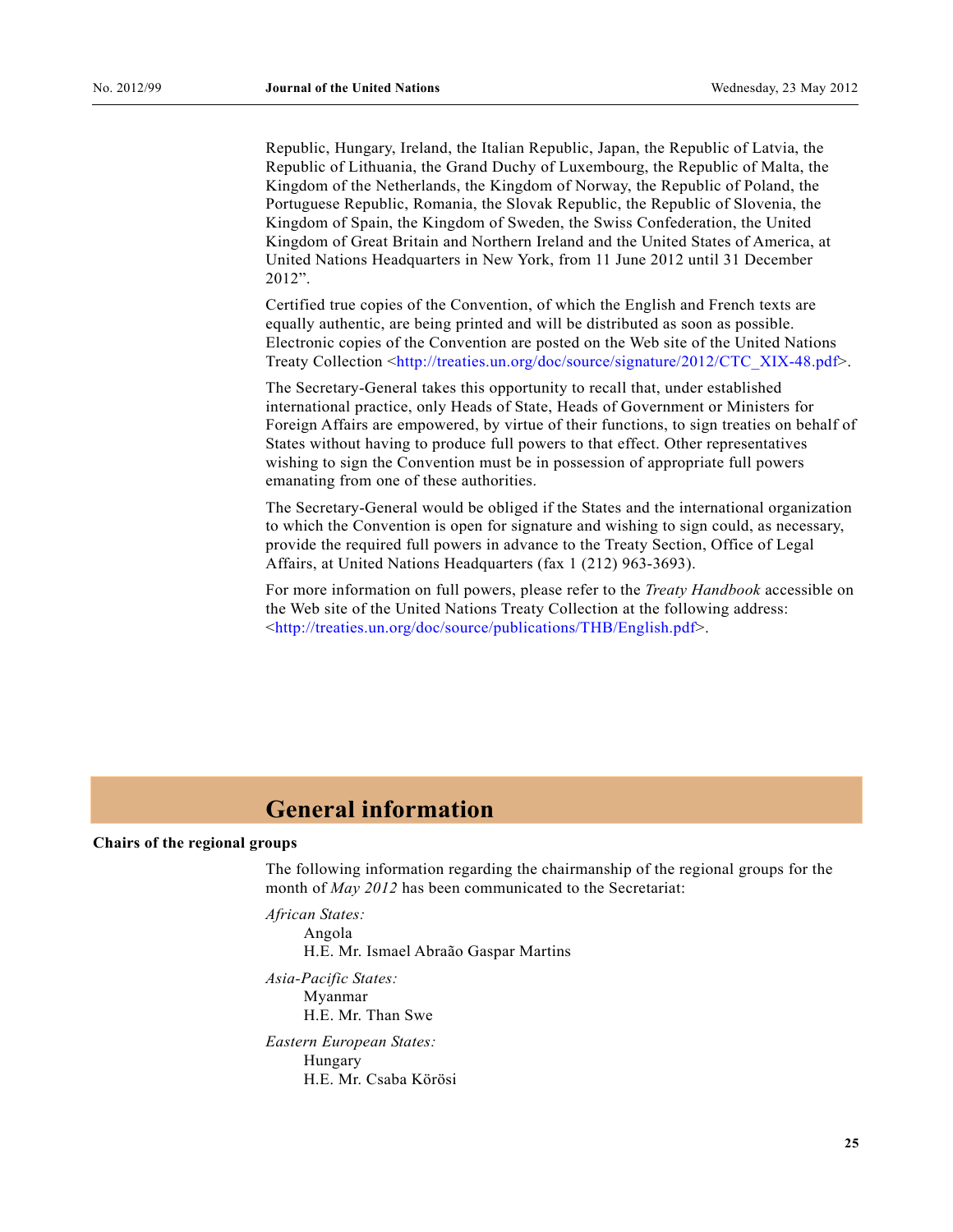*Latin American and Caribbean States:*  Guyana H.E. Mr. George Wilfred Talbot *Western European and other States:*  Switzerland H.E. Mr. Paul Seger

#### **Security Council Communications to the President of the Security Council**

 Communications addressed to the President of the Security Council should be delivered to the Offices of the Security Council Secretariat Branch (room 08083, 730 Third Avenue (between 45th and 46th Streets); tel. 1 (212) 963-5258).

#### **Web site of the presidency**

 The Web site of the presidency of the Security Council can be visited at <[www.un.org/sc/presidency.asp](http://www.un.org/sc/presidency.asp)>.

#### **Recorded information**

 Recorded information about previously unscheduled meetings and consultations of the whole of the Security Council may be obtained by calling 1 (212) 963-8530, or by clicking on "Daily Programme" on the Web site of the Security Council <[www.un.org/Docs/sc](http://www.un.org/Docs/sc)>.

#### **Prepared statements**

 Speakers in the Security Council are advised that providing in advance copies of prepared statements which they intend to read out in the Council greatly facilitates the work of the Secretariat by permitting a sufficient number of copies to be distributed to all meeting participants and by assisting interpreters, verbatim reporters and press officers in maintaining the quality of the product delivered. Both interpretations and verbatim records rely upon the statement actually delivered, but copies of texts help interpreters to correctly render details and nuances and help verbatim reporters to produce the written record more quickly. Speakers are therefore encouraged, whenever possible, to provide copies of their statements, as early as possible in advance of delivery, to the Conference Officer in the Chamber.

 Delegations are kindly requested to make 40 copies for minimum distribution to Council members and relevant services, and 200 additional copies for general distribution in the Security Council Chamber.

 Delegations wishing to make statements available for the media are kindly requested to deliver 50 copies to the Media Documents Centre (e-mail  $mdc@un.org$ ; tel. 1 (212) 963-7166; room SA-1B12).

#### **Access to back issues of the** *Journal of the United Nations*

 Back issues of the *Journal of the United Nations*, in English and French, can be accessed at the following addresses: [<www.un.org/en/documents/journal.asp](http://www.un.org/en/documents/journal.asp)> and <[www.un.org/fr/documents/journal.asp](http://www.un.org/fr/documents/journal.asp)>.

 All comments and suggestions about the *Journal* are welcomed. Kindly contact the office of the *Journal* at *[journal@un.org.](mailto:journal@un.org)*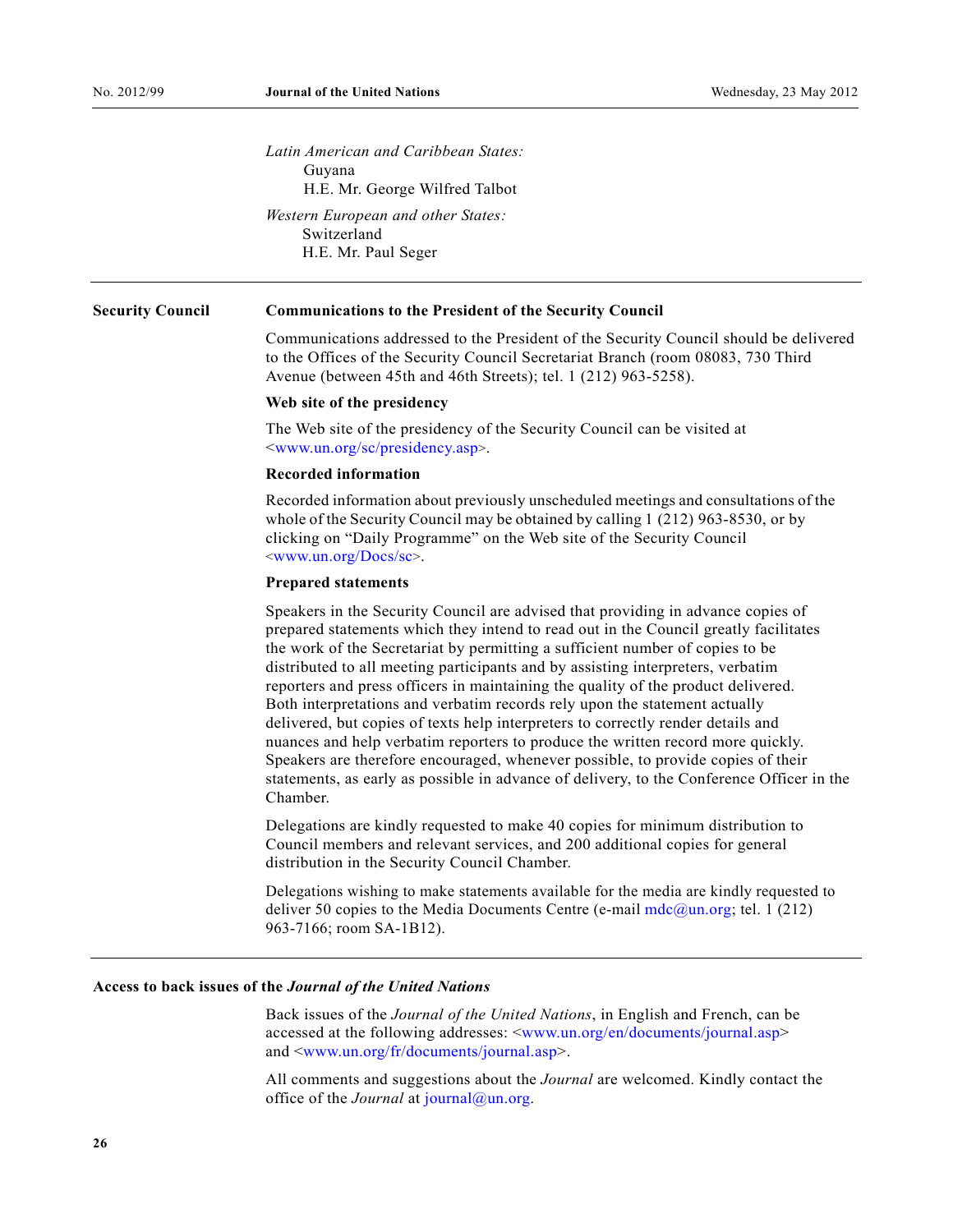| Web sites | Department for General Assembly and Conference Management<br><www.un.org depts="" dgacm=""></www.un.org> |
|-----------|----------------------------------------------------------------------------------------------------------|
|           | Presidency of the General Assembly                                                                       |
|           | <www.un.org ga="" president=""></www.un.org>                                                             |
|           | General Assembly                                                                                         |
|           | <www.un.org en="" ga=""></www.un.org>                                                                    |
|           | Department of Political Affairs                                                                          |
|           | <www.un.org depts="" dpa=""></www.un.org>                                                                |
|           | Presidency of the Security Council                                                                       |
|           | <www.un.org presidency.asp="" sc=""></www.un.org>                                                        |
|           | <b>Security Council</b>                                                                                  |
|           | $\langle$ www.un.org/Docs/sc/ $>$                                                                        |
|           | Security Council Committee established pursuant to resolution                                            |
|           | 1373 (2001) concerning counter-terrorism                                                                 |
|           | <www.un.org ctc="" en="" sc=""></www.un.org>                                                             |
|           | Security Council Committee established pursuant to resolution                                            |
|           | 1540 (2004)<br>$\langle$ www.un.org/sc/1540/ $>$                                                         |
|           |                                                                                                          |
|           | Department of Economic and Social Affairs                                                                |
|           | <www.un.org desa="" development="" en="" index.html=""></www.un.org>                                     |
|           | <b>Economic and Social Council</b>                                                                       |
|           | <www.un.org ecosoc="" en=""></www.un.org>                                                                |
|           | <b>Office for Disarmament Affairs</b>                                                                    |
|           | <www.un.org disarmament=""></www.un.org>                                                                 |
|           | <b>United Nations Treaty Collection</b><br><http: treaties.un.org=""></http:>                            |
|           |                                                                                                          |
|           | United Nations Audiovisual Library of International Law<br>$\langle$ www.un.org/law/avl/ $>$             |
|           | Dag Hammarskjöld Library                                                                                 |
|           | <www.un.org depts="" dhl=""></www.un.org>                                                                |
|           | International Court of Justice                                                                           |
|           | $\langle$ www.icj-cij.org/>                                                                              |
|           | Journal of the United Nations                                                                            |
|           | <www.un.org documents="" en="" journal.asp=""></www.un.org>                                              |
|           | United Nations Press Releases                                                                            |
|           | <www.un.org en="" index.asp="" unpress=""></www.un.org>                                                  |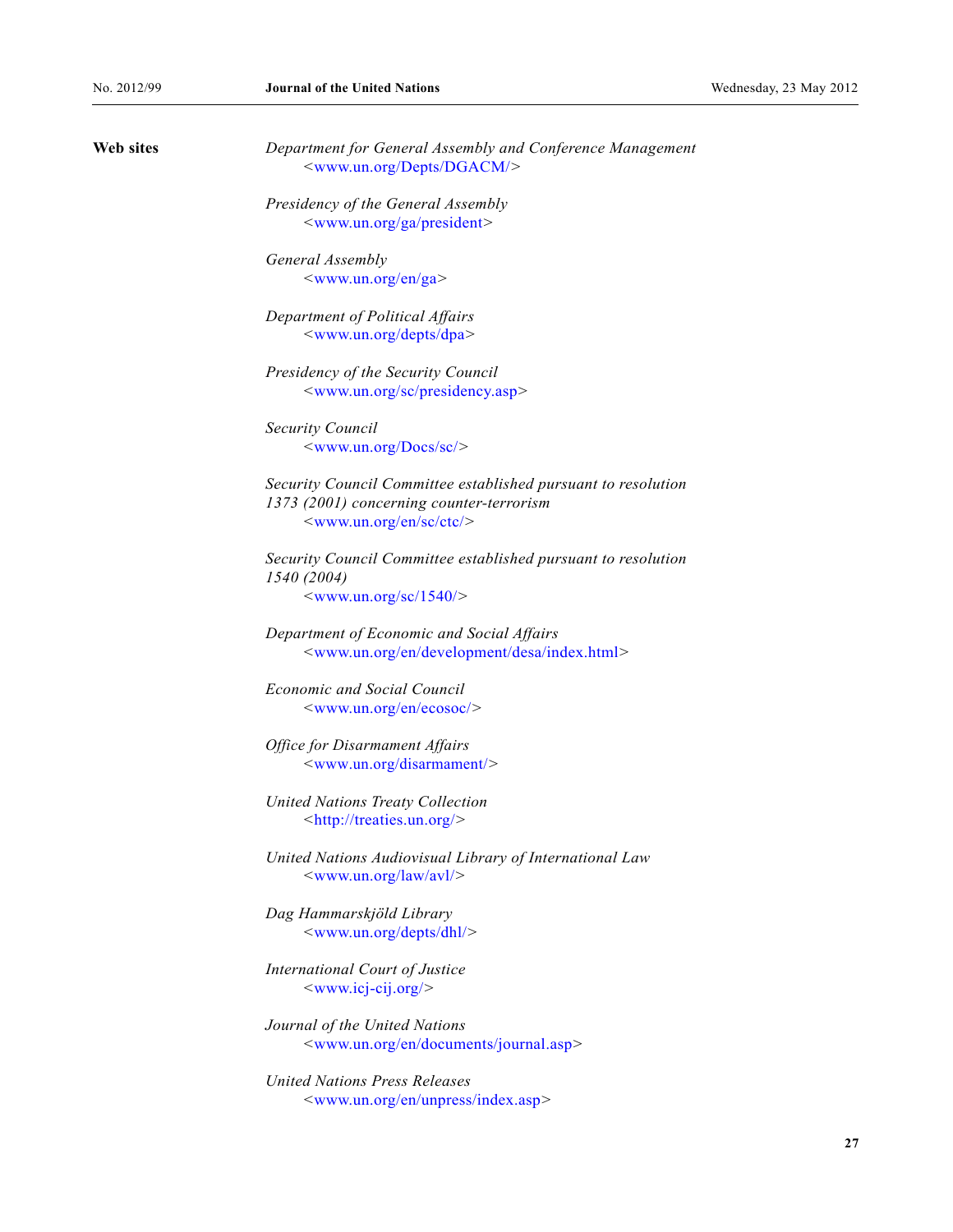| United Nations Webcast                                |
|-------------------------------------------------------|
| $\langle$ www.unmultimedia.org/tv/webcast/index.html> |

 *Yearbook of the United Nations*  <[http://unyearbook.un.org>](http://unyearbook.un.org/)

 *UN Chronicle*  <[www.un.org/chronicle](http://www.un.org/chronicle)>

### **Documents issued at United Nations Headquarters on Tuesday, 22 May 2012**

 *With the exception of sales publications and public information material, hyperlinked official documents listed hereunder may be accessed through the Official Document System of the United Nations <[http://documents.un.org](http://documents.un.org/)> in the electronic version of the present Journal.* 

 *e-subscription <[www.undocs.org>](http://www.undocs.org/)* 

 *Think Green! –– Please consider the number of pages before printing.* 

| Symbol<br><b>General Assembly</b> | Main title                                                                                                                                                                                                                                                                                                                                                                                                                                                                                                                                                                                                                                                                                                                                                   |  |
|-----------------------------------|--------------------------------------------------------------------------------------------------------------------------------------------------------------------------------------------------------------------------------------------------------------------------------------------------------------------------------------------------------------------------------------------------------------------------------------------------------------------------------------------------------------------------------------------------------------------------------------------------------------------------------------------------------------------------------------------------------------------------------------------------------------|--|
|                                   | <b>Official Records</b>                                                                                                                                                                                                                                                                                                                                                                                                                                                                                                                                                                                                                                                                                                                                      |  |
|                                   | <b>Sixty-sixth session</b>                                                                                                                                                                                                                                                                                                                                                                                                                                                                                                                                                                                                                                                                                                                                   |  |
| A/66/6/Add.1                      | Programme budget for the biennium 2012-2013 — Supplement No. 6 [A C E F R S] —<br>127 pages                                                                                                                                                                                                                                                                                                                                                                                                                                                                                                                                                                                                                                                                  |  |
| <b>General Assembly</b>           | <b>Documents</b>                                                                                                                                                                                                                                                                                                                                                                                                                                                                                                                                                                                                                                                                                                                                             |  |
|                                   | <b>Sixty-sixth session</b>                                                                                                                                                                                                                                                                                                                                                                                                                                                                                                                                                                                                                                                                                                                                   |  |
| A/66/7/Add.24                     | Item $134$ — Programme budget for the biennium $2012-2013$ — Estimates in respect of<br>special political missions, good offices and other political initiatives authorized by the<br>General Assembly and/or the Security Council: Office of the Joint Special Envoy of the<br>United Nations and the League of Arab States on the Syrian Crisis and Office of the<br>Special Envoy for the Sudan and South Sudan — Twenty-fifth report of the Advisory<br>Committee on Administrative and Budgetary Questions on the proposed programme<br>budget for the biennium 2012-2013 [A C E F R S] — 6 pages                                                                                                                                                       |  |
| A/66/316/Rev.1/Add.1              | Item 114 (a) — Elections to fill vacancies in subsidiary organs and other elections —<br>Election of twenty members of the Committee for Programme and Coordination —<br>Note by the Secretary-General [A C E F R S] — 1 page                                                                                                                                                                                                                                                                                                                                                                                                                                                                                                                                |  |
| A/66/791                          | Items 14, 21 (c), 42, 69 (a), 69 (b) and $120$ — Integrated and coordinated<br>implementation of and follow-up to the outcomes of the major United Nations<br>conferences and summits in the economic, social and related fields — Globalization and<br>interdependence: development cooperation with middle-income countries — The<br>situation in Central America: progress in fashioning a region of peace, freedom,<br>democracy and development — Promotion and protection of human rights:<br>implementation of human rights instruments — Promotion and protection of human<br>rights: human rights questions, including alternative approaches for improving the<br>effective enjoyment of human rights and fundamental freedoms — Implementation of |  |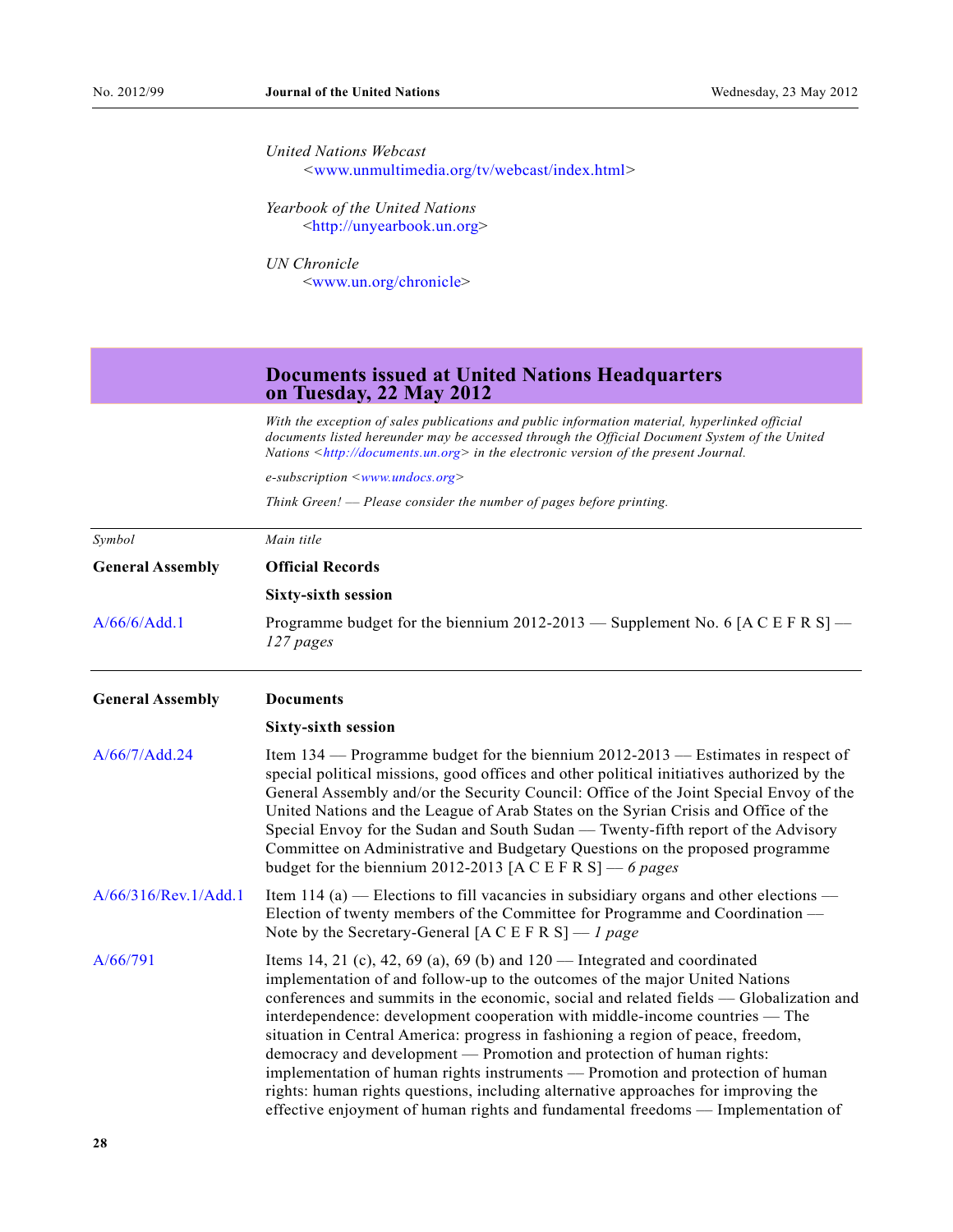|                         | the resolutions of the United Nations — Letter dated 3 May 2012 from the Permanent<br>Representative of El Salvador to the United Nations addressed to the Secretary-General<br>$[ACEFR S] - I page$                                                                                                                                                                                                                                                                                                   |  |
|-------------------------|--------------------------------------------------------------------------------------------------------------------------------------------------------------------------------------------------------------------------------------------------------------------------------------------------------------------------------------------------------------------------------------------------------------------------------------------------------------------------------------------------------|--|
| A/66/800                | Item 34 — Prevention of armed conflict — Letter dated 9 May 2012 from the<br>Permanent Representative of Turkey to the United Nations addressed to the Secretary-<br>General [A C E F R S] $-12$ pages                                                                                                                                                                                                                                                                                                 |  |
| A/66/806                | Item 131 — Financial reports and audited financial statements, and reports of the Board<br>of Auditors — Report of the Board of Auditors on enhancing accountability,<br>transparency and cost-effectiveness in the United Nations system: proposal to clarify<br>and enhance the role of the Board of Auditors in the conduct of performance audits -<br>Report of the Advisory Committee on Administrative and Budgetary Questions [A C E<br>$F R S$ – 12 pages                                      |  |
|                         | <b>Sixty-seventh session</b>                                                                                                                                                                                                                                                                                                                                                                                                                                                                           |  |
| A/67/81-E/2012/62       | Item 20 of the preliminary list — Follow-up to and implementation of the outcome of<br>the 2002 International Conference on Financing for Development and the 2008 Review<br>Conference — Summary by the President of the Economic and Social Council of the<br>special high-level meeting of the Council with the Bretton Woods institutions, the<br>World Trade Organization and the United Nations Conference on Trade and<br>Development (New York, 12 and 13 March 2012) [A C E F R S] — 14 pages |  |
| <b>Security Council</b> | <b>Documents</b>                                                                                                                                                                                                                                                                                                                                                                                                                                                                                       |  |
| S/2012/312              | Identical letters dated 11 May 2012 from the Permanent Representative of the Syrian<br>Arab Republic to the United Nations addressed to the Secretary-General and the<br>President of the Security Council [A C E F R S] — 6 pages                                                                                                                                                                                                                                                                     |  |
| S/2012/332              | Letter dated 4 May 2012 from the President of the Governing Council of the United<br>Nations Compensation Commission addressed to the President of the Security Council<br>$[A C E F R S] - 2 pages$                                                                                                                                                                                                                                                                                                   |  |
| S/2012/333              | Identical letters dated 17 May 2012 from the Chargé d'affaires a.i. of the Permanent<br>Mission of Israel to the United Nations addressed to the Secretary-General and the<br>President of the Security Council [A C E F R S] $-1$ page                                                                                                                                                                                                                                                                |  |
| S/2012/337              | Portugal: draft resolution [A C E F R S] — 6 pages                                                                                                                                                                                                                                                                                                                                                                                                                                                     |  |
| S/RES/2048 (2012)       | Adopted by the Security Council at its 6774th meeting, on 18 May 2012 [A C E F R S]<br>$-6$ pages                                                                                                                                                                                                                                                                                                                                                                                                      |  |

### **Economic and Social Council**

|           | <b>Documents</b>                                                                                                                                                                                                                                                                     |
|-----------|--------------------------------------------------------------------------------------------------------------------------------------------------------------------------------------------------------------------------------------------------------------------------------------|
|           | <b>Substantive session of 2012</b>                                                                                                                                                                                                                                                   |
| E/2012/52 | High-level segment: annual ministerial review — Letter dated 9 April 2012 from the<br>Permanent Representative of the Russian Federation to the United Nations addressed to<br>the President of the Economic and Social Council $[A C E F R S] - I3 pages$                           |
| E/2012/57 | Item $2$ (c) of the provisional agenda — High-level segment: annual ministerial review<br>— Letter dated 2 April 2012 from the Permanent Representative of Kenya to the United<br>Nations addressed to the President of the Economic and Social Council [A C E F R S]<br>$-20$ pages |